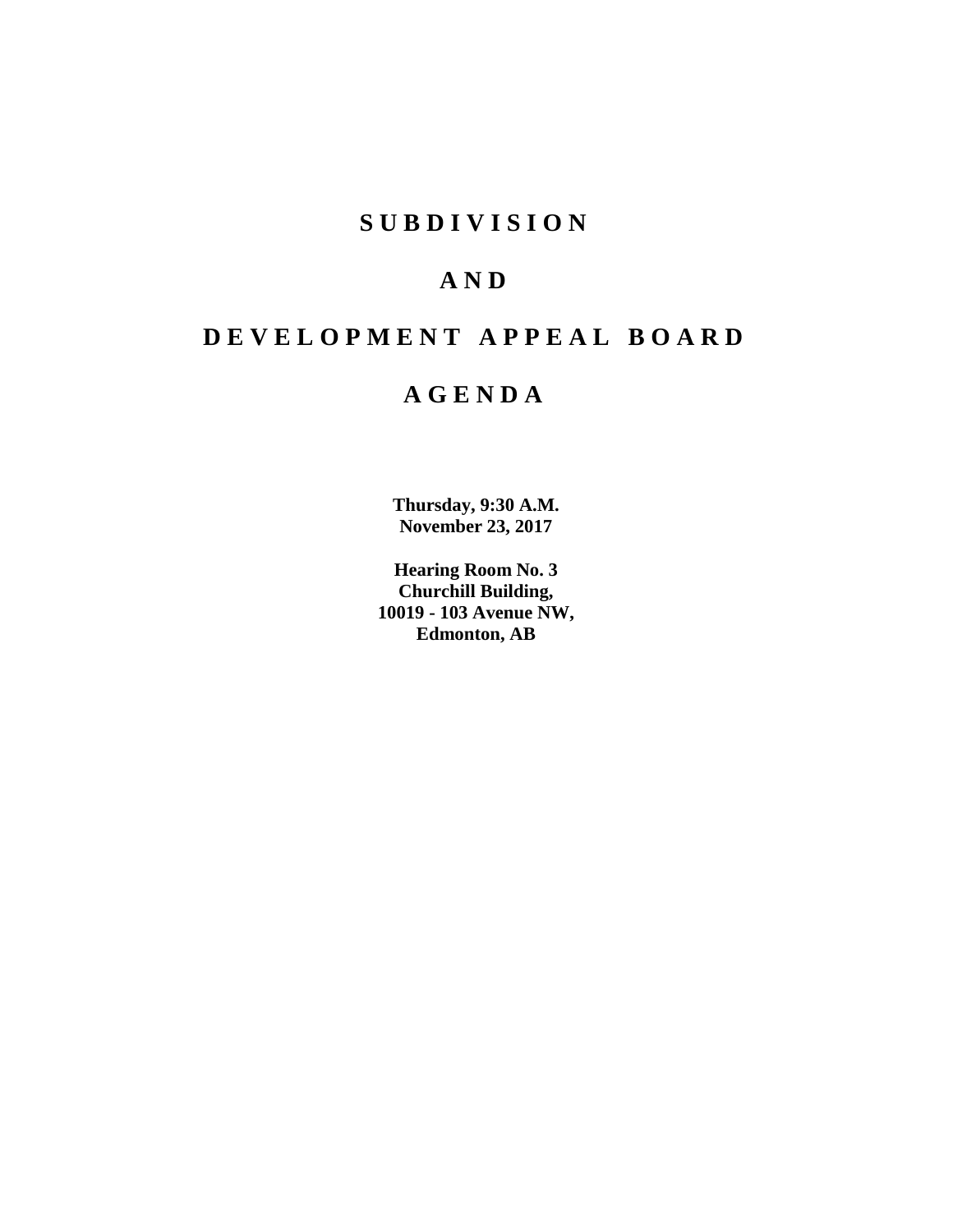## **SUBDIVISION AND DEVELOPMENT APPEAL BOARD HEARING ROOM NO. 3**

|              | <b>TO BE RAISED</b> |               |                                                                                                                                                                                                                                                                                                     |
|--------------|---------------------|---------------|-----------------------------------------------------------------------------------------------------------------------------------------------------------------------------------------------------------------------------------------------------------------------------------------------------|
|              | 9:30 A.M.           | SDAB-D-17-192 | Construct exterior alteration to an existing<br>Apartment building (removing the rooftop<br>addition and rooftop patio, 5.54 metres by 4.04<br>metres)                                                                                                                                              |
|              |                     |               | 10003 - 87 Avenue NW<br>Project No.: 258895254-001                                                                                                                                                                                                                                                  |
|              |                     |               |                                                                                                                                                                                                                                                                                                     |
| $\mathbf{I}$ | $1:00$ P.M.         | SDAB-D-17-232 | Add (1) additional Dwelling to an existing (13)<br>Dwelling Apartment House for a total of 14<br>Dwellings and to construct exterior alterations<br>(additional window for egress)                                                                                                                  |
|              |                     |               | 10003 - 87 Avenue NW<br>Project No.: 258470653-003                                                                                                                                                                                                                                                  |
|              |                     |               |                                                                                                                                                                                                                                                                                                     |
| Ш            | 3:00 P.M.           | SDAB-D-17-233 | Change the Use of the site from an Automotive<br>and Minor Recreation Vehicle Sales/Rentals to a<br>temporary Non-accessory Parking lot (surface<br>parking lot with 52 vehicular parking stalls), and<br>to construct exterior alterations (adding<br>landscaping) that is valid for up to 5 years |
|              |                     |               | 10617 - 105 Street NW, 10430 - 106 Avenue<br><b>NW</b>                                                                                                                                                                                                                                              |
|              |                     |               | Project No.: 024987724-009                                                                                                                                                                                                                                                                          |
|              |                     |               |                                                                                                                                                                                                                                                                                                     |

*NOTE: Unless otherwise stated, all references to "Section numbers" refer to the authority under the Edmonton Zoning Bylaw 12800.*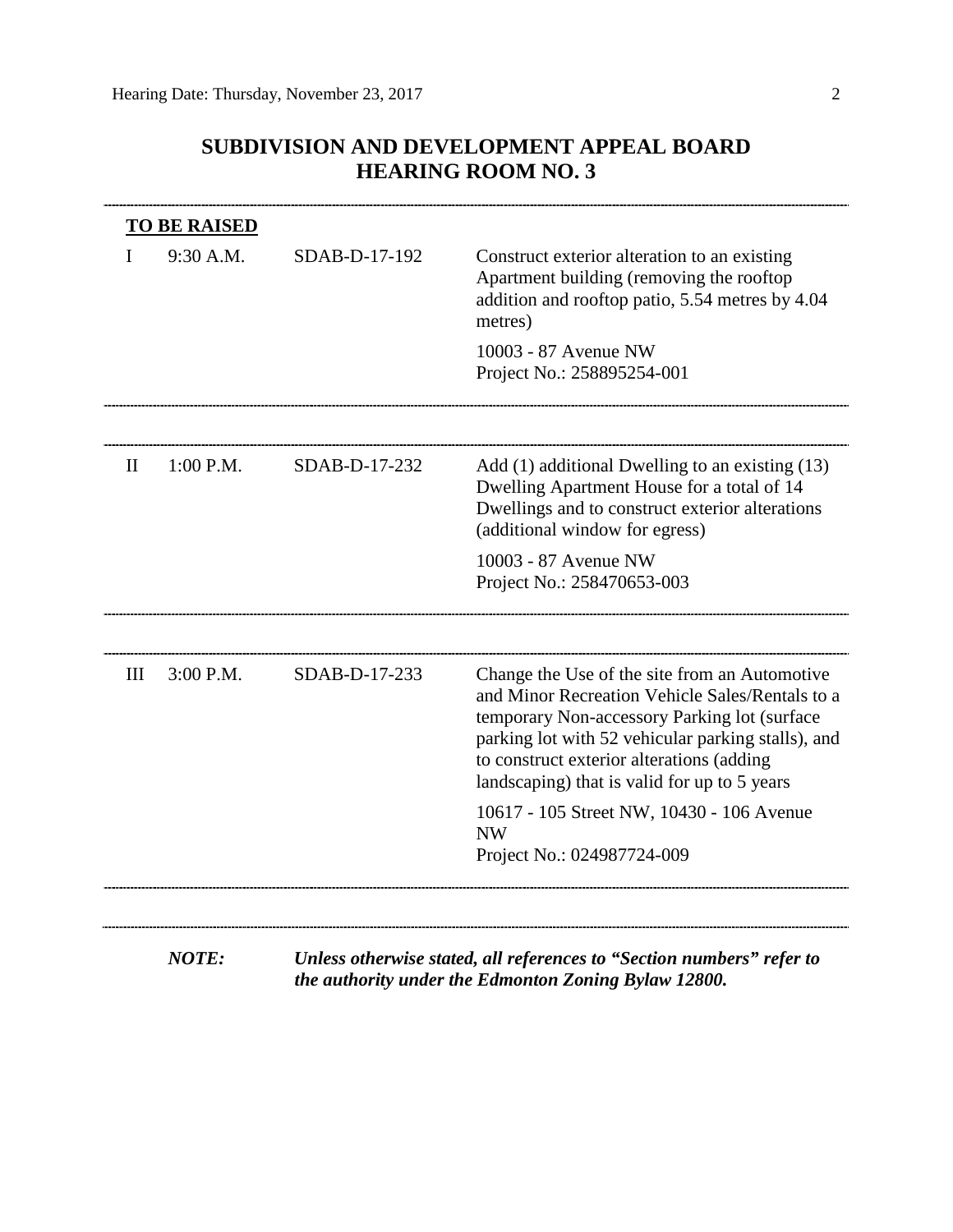# **TO BE RAISED**<br>**ITEM III: 1:30 P.M.**

#### FILE: SDAB-D-17-192

#### AN APPEAL FROM THE DECISION OF THE DEVELOPMENT OFFICER BY AN ADJACENT PROPERTY OWNER

APPELLANT:

| <b>ADDRESS OF APPEALLANT:</b>                        | 10003 - 87 Avenue NW                                                                                                                                   |
|------------------------------------------------------|--------------------------------------------------------------------------------------------------------------------------------------------------------|
| <b>APPLICATION NO.:</b>                              | 258895254-001                                                                                                                                          |
| <b>APPLICATION TO:</b>                               | Construct exterior alteration to an existing<br>Apartment building (removing the rooftop<br>addition and rooftop patio, 5.54 metres by<br>4.04 metres) |
| <b>DECISION OF THE</b><br>DEVELOPMENT AUTHORITY:     | Approved                                                                                                                                               |
| <b>DECISION DATE:</b>                                | August 21, 2017                                                                                                                                        |
| <b>DATE OF APPEAL:</b>                               | September 11, 2017                                                                                                                                     |
| <b>NOTIFICATION PERIOD:</b>                          | Aug. 29, 2017 through Sept. 12, 2017                                                                                                                   |
| <b>RESPONDENT:</b>                                   |                                                                                                                                                        |
| <b>MUNICIPAL DESCRIPTION</b><br>OF SUBJECT PROPERTY: | 10003 - 87 Avenue NW                                                                                                                                   |
| <b>LEGAL DESCRIPTION:</b>                            | Condo Common Area (Plan 0626935)                                                                                                                       |
| ZONE:                                                | RA7 Low Rise Apartment Zone                                                                                                                            |
| <b>OVERLAY:</b>                                      | Medium Scale Residential Infill Overlay                                                                                                                |
| <b>STATUTORY PLAN:</b>                               | Strathcona Area Redevelopment Plan                                                                                                                     |

#### *General Matters*

**The Board is advised that all Parties agreed to the Hearing Date on October 19, 2017.**

**The Board tabled the hearing until November 23, 2017.**

**Appeal Information:**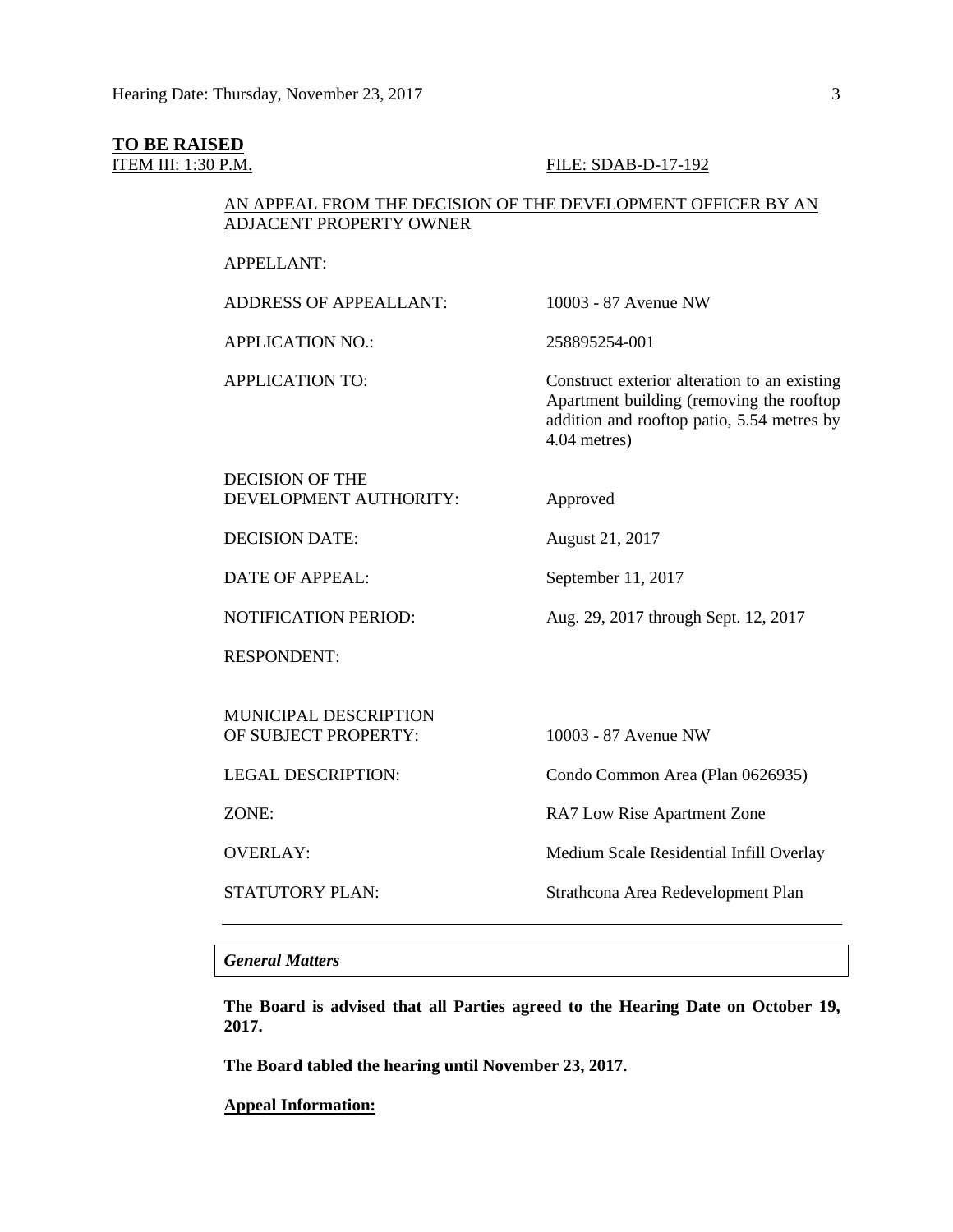The *Municipal Government Act*, RSA 2000, c M-26 states the following:

#### **Non-conforming use and non-conforming buildings**

- **643**(1) If a development permit has been issued on or before the day on which a land use bylaw or a land use amendment bylaw comes into force in a municipality and the bylaw would make the development in respect of which the permit was issued a non-conforming use or non-conforming building, the development permit continues in effect in spite of the coming into force of the bylaw.
	- (2) A non-conforming use of land or a building may be continued but if that use is discontinued for a period of 6 consecutive months or more, any future use of the land or building must conform with the land use bylaw then in effect.
	- (3) A non-conforming use of part of a building may be extended throughout the building but the building, whether or not it is a non-conforming building, may not be enlarged or added to and no structural alterations may be made to it or in it.
	- (4) A non-conforming use of part of a lot may not be extended or transferred in whole or in part to any other part of the lot and no additional buildings may be constructed on the lot while the non-conforming use continues.
	- (5) A non-conforming building may continue to be used but the building may not be enlarged, added to, rebuilt or structurally altered except
		- (a) to make it a conforming building,
		- (b) for routine maintenance of the building, if the development authority considers it necessary, or
		- (c) in accordance with a land use bylaw that provides minor variance powers to the development authority for the purposes of this section.

#### **Grounds for Appeal**

**685**(1) If a development authority

- (a) fails or refuses to issue a development permit to a person,
- (b) issues a development permit subject to conditions, or
- (c) issues an order under section 645,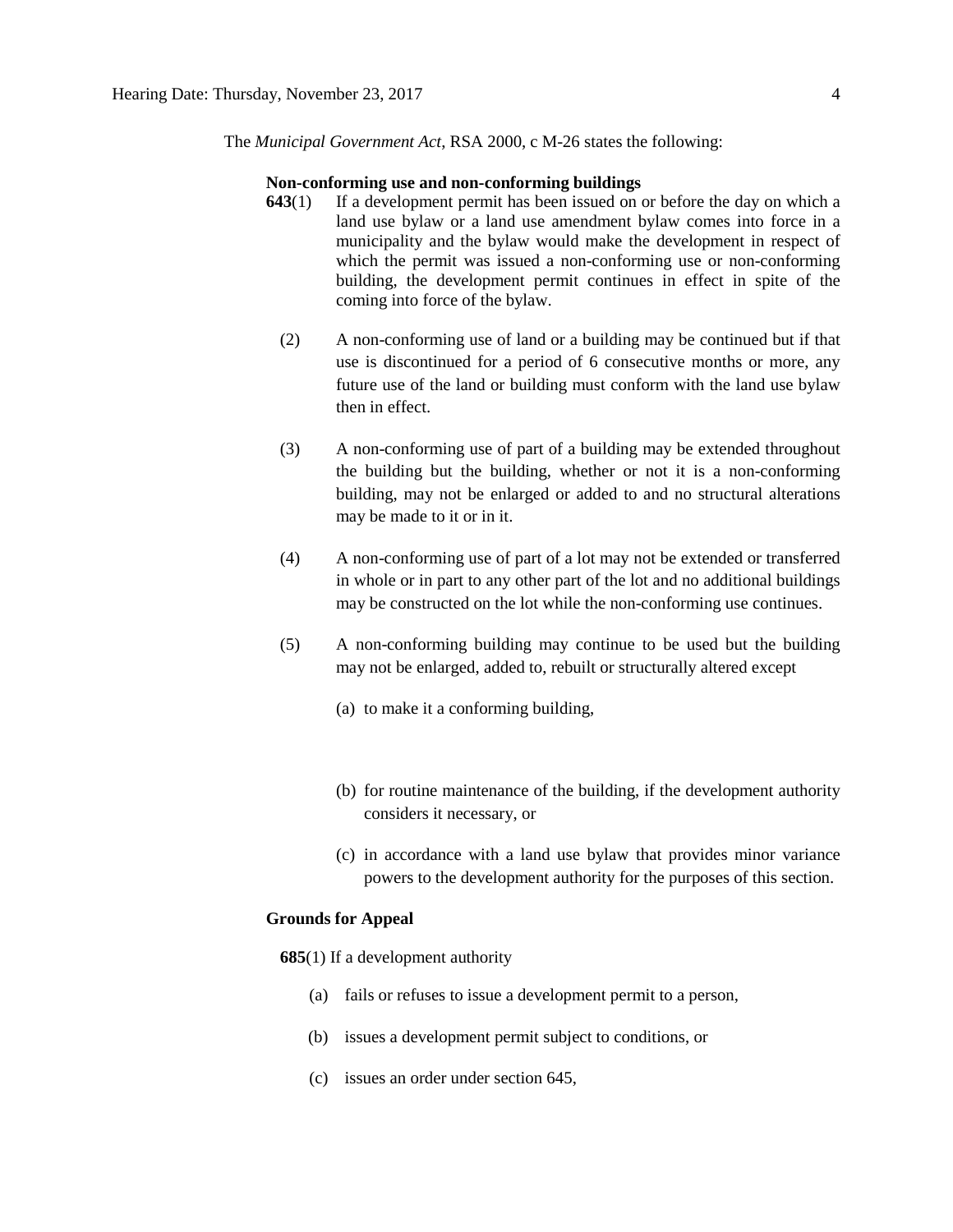the person applying for the permit or affected by the order under section 645 may appeal to the subdivision and development appeal board.

(2) In addition to an applicant under subsection (1), any person affected by an order, decision or development permit made or issued by a development authority may appeal to the subdivision and development appeal board.

#### **Appeals**

**686**(1) A development appeal to a subdivision and development appeal board is commenced by filing a notice of the appeal, containing reasons, with the board

- (a) in the case of an appeal made by a person referred to in section 685(1)
	- (i) with respect to an application for a development permit,
		- (A) within 21 days after the date on which the decision is made under section 642, or
		- (B) if no decision is made with respect to the application within the 40-day period, or within any extension of that period under section 684, within 21 days after the date the period or extension expires, or
	- (ii) with respect to an order under section 645, within 21 days after the date on which the order is made, or
- (b) in the case of an appeal made by a person referred to in section 685(2), within 21 days after the date on which the notice of the issuance of the permit was given in accordance with the land use bylaw.

#### **Hearing and Decision**

**687(3)** In determining an appeal, the subdivision and development appeal board

…

…

(a.1) must comply with the land use policies and statutory plans and, subject to clause (d), the land use bylaw in effect;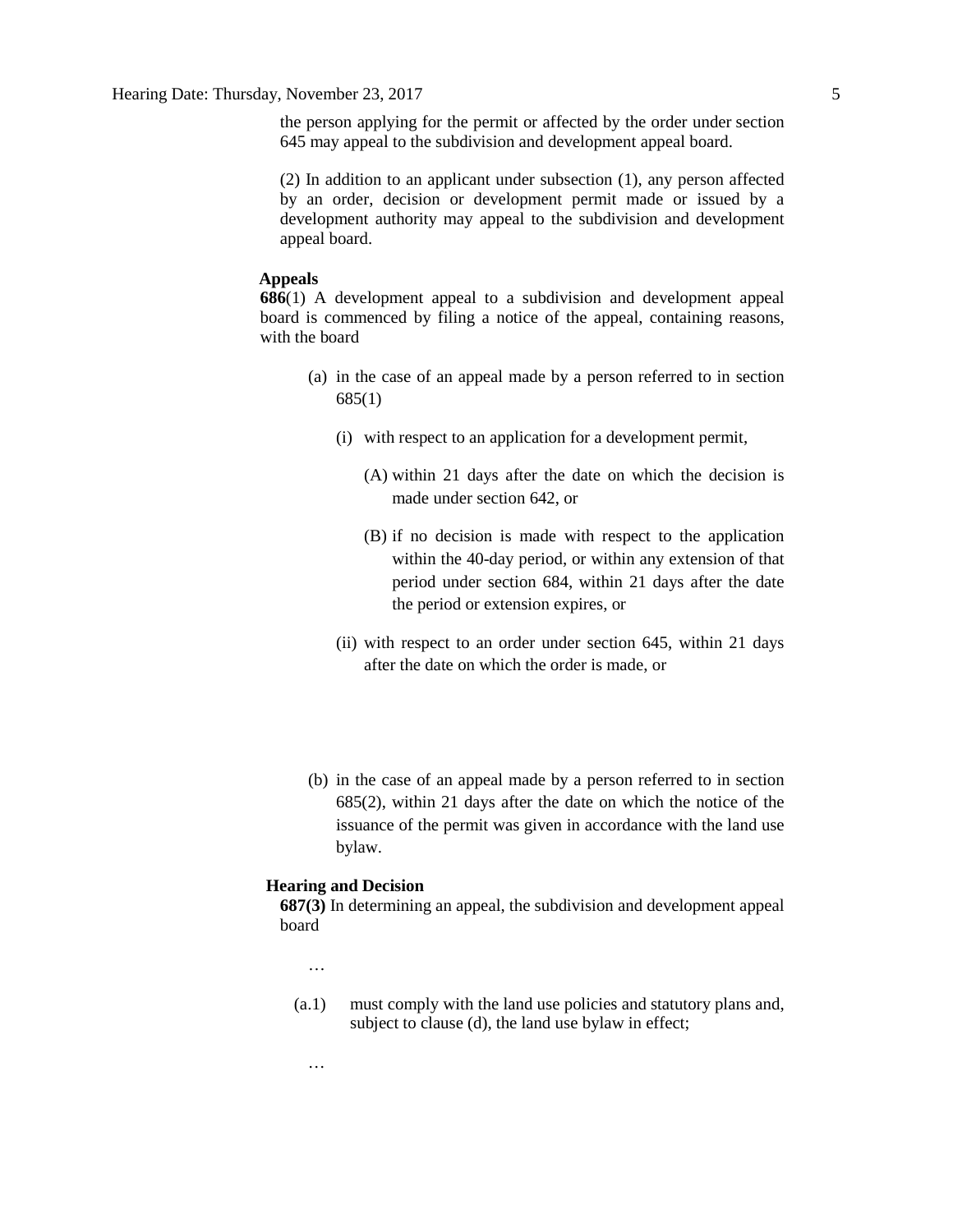#### Hearing Date: Thursday, November 23, 2017 6

- (c) may confirm, revoke or vary the order, decision or development permit or any condition attached to any of them or make or substitute an order, decision or permit of its own;
- (d) may make an order or decision or issue or confirm the issue of a development permit even though the proposed development does not comply with the land use bylaw if, in its opinion,
	- (i) the proposed development would not
		- (A) unduly interfere with the amenities of the neighbourhood, or
		- (B) materially interfere with or affect the use, enjoyment or value of neighbouring parcels of land,
	- and
	- (ii) the proposed development conforms with the use prescribed for that land or building in the land use bylaw.

#### **General Provisions from the** *Edmonton Zoning Bylaw:*

Under Section 210.2(1), **Apartment Housing** is a **Permitted Use** in the **(RA7) Low Rise Apartment Zone**.

Under Section 7.2(1), **Apartment Housing** means development consisting of one or more Dwellings contained within a building in which the Dwellings are arranged in any horizontal or vertical configuration, which does not conform to the definition of any other Residential Use.

Section 210.1 states the **General Purpose** of the **(RA7) Low Rise Apartment Zone** is to provide a Zone for Low Rise Apartments.

Section 823.1 states that the **General Purpose** of the **Medium Scale Residential Infill Overlay** is to accommodate the development of medium-scale infill housing in Edmonton's mature residential neighbourhoods in a manner that ensures compatibility with adjacent properties while maintaining or enhancing a pedestrian-friendly streetscape.

*Non-Conformity*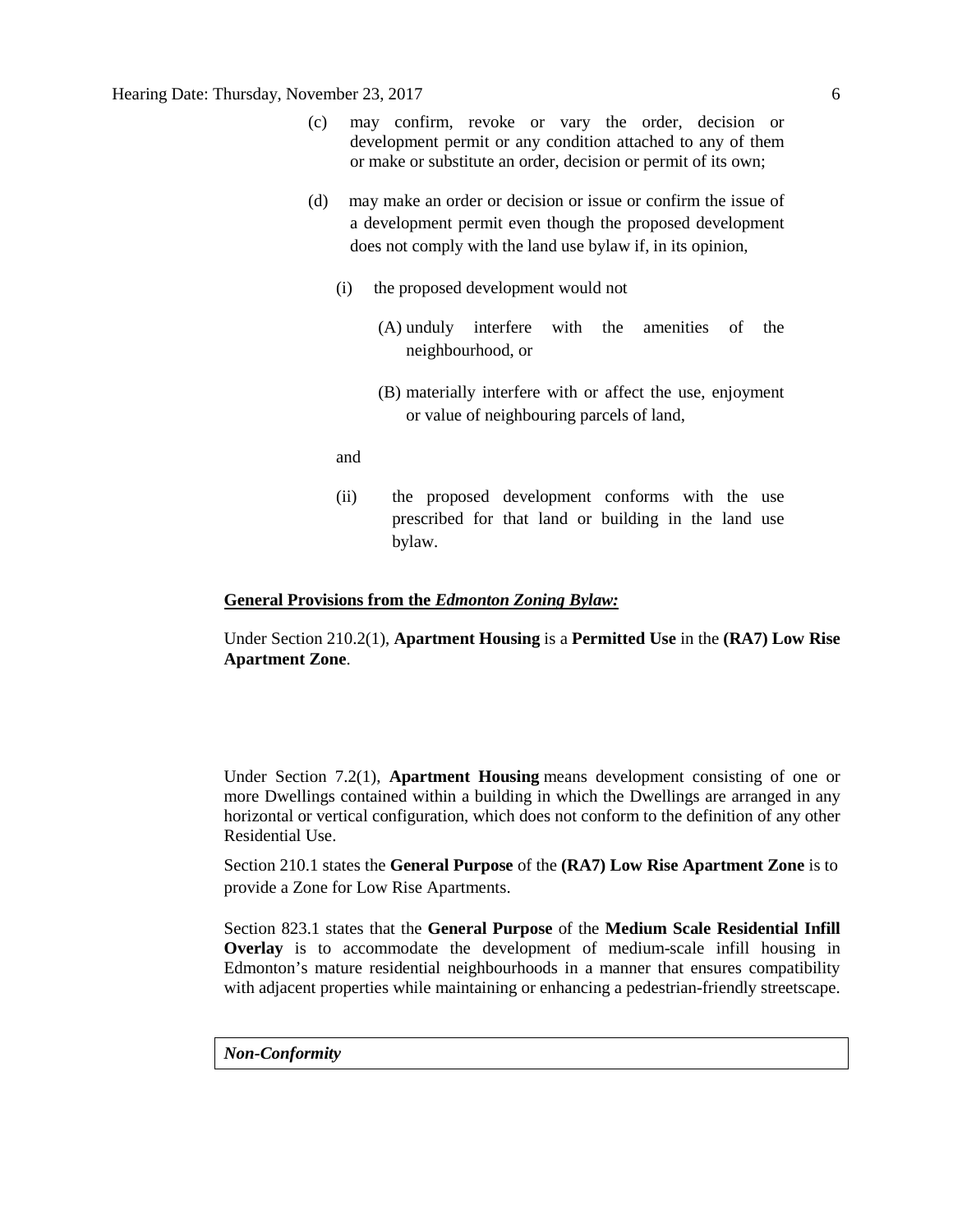Section 11.2(2) states that the Development Officer may approve, with or without conditions as a Class B Development, an enlargement, alteration or addition to a legal non-conforming building if the non-conforming building complies with the uses prescribed for the land in this Bylaw and the proposed development would not, in his opinion:

- a) unduly interfere with the amenities of the neighbourhood; or
- b) materially interfere with or affect the use, enjoyment or value of neighbouring properties.

#### **Development Officer's Determination:**

Non-Conforming Building - The Apartment Housing which may have changed since it was originally constructed, no longer conforms to current zoning rules. (Section 11.3.3).

#### *Previous Subdivision and Development Appeal Board Decisions*

| <b>Application Number</b> | <b>Description</b>                                                                                                                                                                                | <b>Decision</b> |
|---------------------------|---------------------------------------------------------------------------------------------------------------------------------------------------------------------------------------------------|-----------------|
| $SDAB-D-17-232$           | To add $(1)$ additional Dwelling to<br>existing (13) Dwelling<br>an<br>Apartment House for a total of 14<br>Dwellings and to construct<br>exterior alterations (additional<br>window for egress). | In Progress     |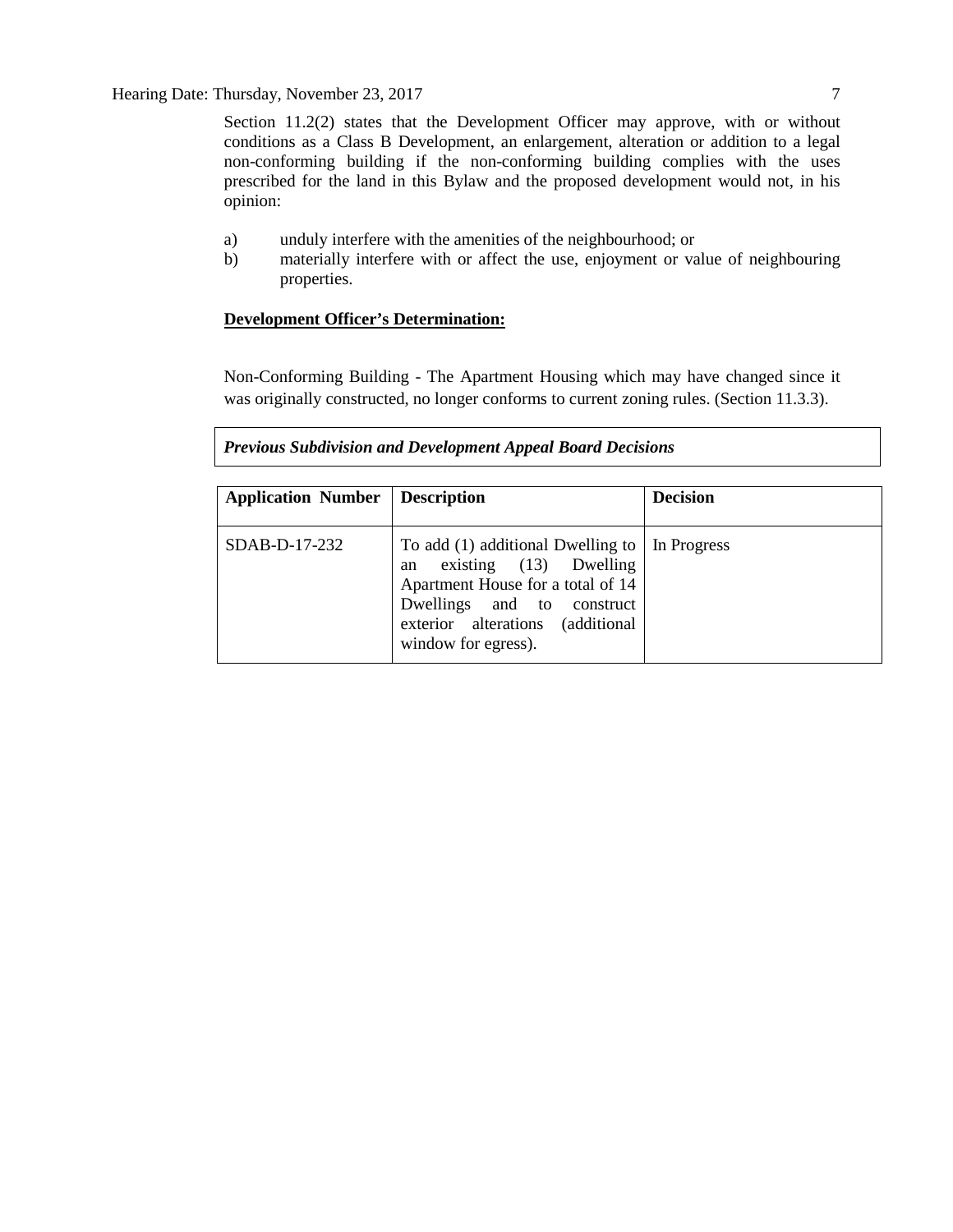| SDAB-D-09-074                                                                                    | To construct an addition to an<br>Apartment building (4.88 metres<br>by 5.49 metres access to a roof DEVELOPMENT GRANTED<br>top deck) | June 5, 2009; that the appeal be<br><b>ALLOWED</b><br>the<br>and<br>and the excess of one storey in<br>maximum allowable number of<br>Storeys be permitted |  |
|--------------------------------------------------------------------------------------------------|---------------------------------------------------------------------------------------------------------------------------------------|------------------------------------------------------------------------------------------------------------------------------------------------------------|--|
| SDAB-D-07-126<br>To construct an addition to an<br>Apartment building (fourth floor<br>addition) |                                                                                                                                       | June 29, 2007; that the appeal<br><b>DENIED</b><br>be<br>the<br>and<br>DEVELOPMENT REFUSED                                                                 |  |

### Notice to Applicant/Appellant

Provincial legislation requires that the Subdivision and Development Appeal Board issue its official decision in writing within fifteen days of the conclusion of the hearing. Bylaw No. 11136 requires that a verbal announcement of the Board's decision shall be made at the conclusion of the hearing of an appeal, but the verbal decision is not final nor binding on the Board until the decision has been given in writing in accordance with the *Municipal Government Act*.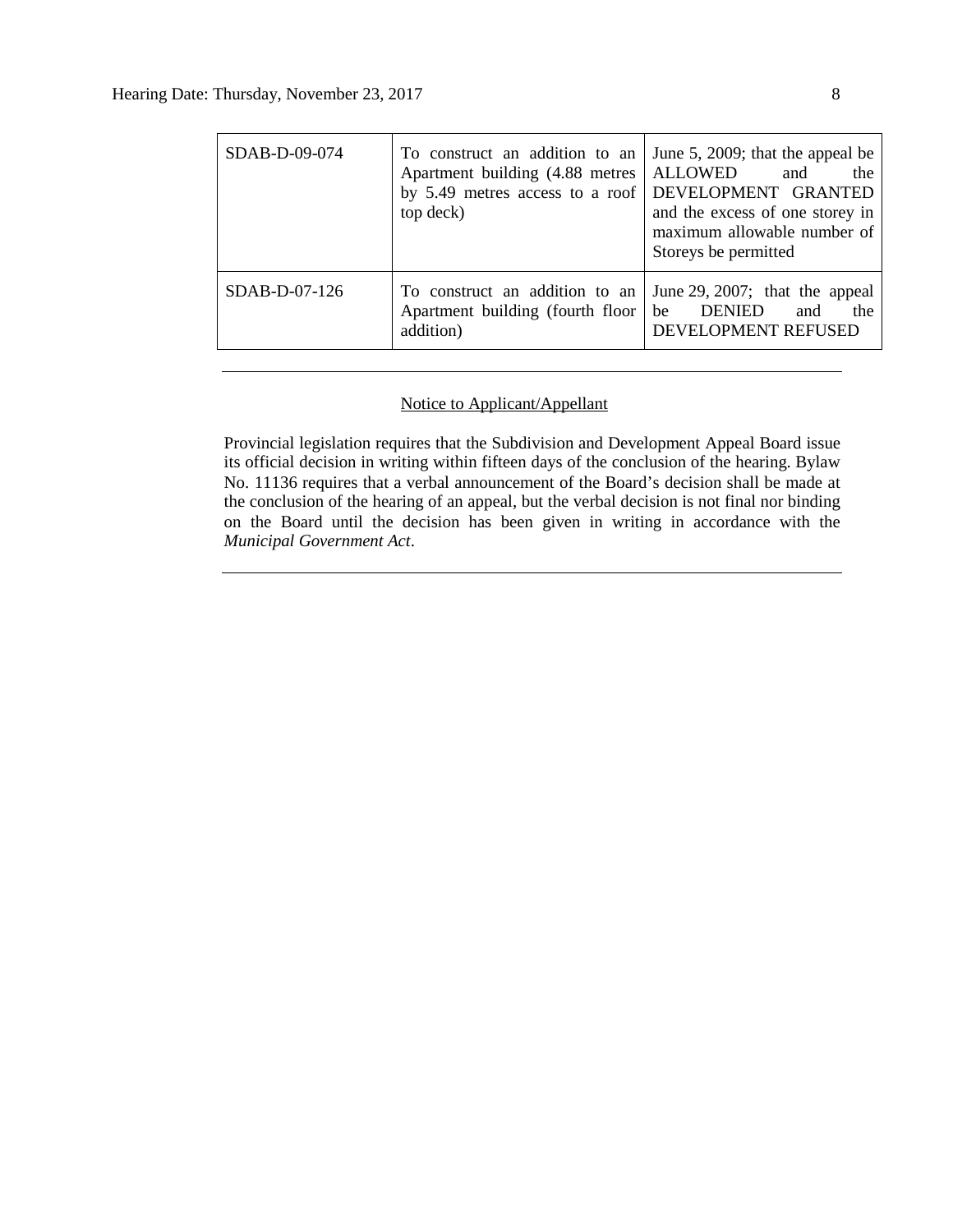| THE CITY OF<br><b>nonton</b>                                                                  | Project Number: 258895254-001<br><b>Application Date:</b><br>AUG 02, 2017<br>Printed:<br>September 12, 2017 at 7:26 AM<br>1 of 3<br>Page:   |  |  |
|-----------------------------------------------------------------------------------------------|---------------------------------------------------------------------------------------------------------------------------------------------|--|--|
|                                                                                               | <b>Major Development Permit</b>                                                                                                             |  |  |
| the limitations and conditions of this permit, of the Edmonton Zoning Bylaw 12800 as amended. | This document is a record of a Development Permit application, and a record of the decision for the undertaking described below, subject to |  |  |
| <b>Applicant</b>                                                                              | Property Address(es) and Legal Description(s)<br>10003 - 87 AVENUE NW                                                                       |  |  |
|                                                                                               | Condo Common Area (Plan 0626935)                                                                                                            |  |  |
|                                                                                               | <b>Specific Address(es)</b>                                                                                                                 |  |  |
|                                                                                               | Entryway: 10003 - 87 AVENUE NW                                                                                                              |  |  |
|                                                                                               | Entryway: 10007 - 87 AVENUE NW                                                                                                              |  |  |
|                                                                                               | Building: 10003 - 87 AVENUE NW                                                                                                              |  |  |
| <b>Scope of Permit</b>                                                                        |                                                                                                                                             |  |  |
|                                                                                               | To construct exterior alteration to an existing Apartment building (removing the rooftop addition and rooftop patio, 5.54m x 4.04m).        |  |  |
| <b>Permit Details</b>                                                                         |                                                                                                                                             |  |  |
| Class of Permit: Class B                                                                      | Contact Person:                                                                                                                             |  |  |
| Gross Floor Area (sq.m.):                                                                     | Lot Grading Needed?: N                                                                                                                      |  |  |
| New Sewer Service Required: N                                                                 | NumberOfMainFloorDwellings: 0                                                                                                               |  |  |
| Site Area (sq. m.):                                                                           | Stat. Plan Overlay/Annex Area: (none)                                                                                                       |  |  |
| I/We certify that the above noted details are correct.                                        |                                                                                                                                             |  |  |
|                                                                                               |                                                                                                                                             |  |  |
| Applicant signature:                                                                          |                                                                                                                                             |  |  |
| <b>Development Permit Decision</b>                                                            |                                                                                                                                             |  |  |
| Approved                                                                                      |                                                                                                                                             |  |  |
|                                                                                               |                                                                                                                                             |  |  |
|                                                                                               |                                                                                                                                             |  |  |
|                                                                                               |                                                                                                                                             |  |  |
|                                                                                               |                                                                                                                                             |  |  |
|                                                                                               |                                                                                                                                             |  |  |
|                                                                                               |                                                                                                                                             |  |  |
|                                                                                               |                                                                                                                                             |  |  |
|                                                                                               |                                                                                                                                             |  |  |
|                                                                                               |                                                                                                                                             |  |  |
|                                                                                               |                                                                                                                                             |  |  |
|                                                                                               |                                                                                                                                             |  |  |
|                                                                                               |                                                                                                                                             |  |  |
|                                                                                               |                                                                                                                                             |  |  |
|                                                                                               |                                                                                                                                             |  |  |
|                                                                                               |                                                                                                                                             |  |  |
|                                                                                               |                                                                                                                                             |  |  |
|                                                                                               |                                                                                                                                             |  |  |
|                                                                                               |                                                                                                                                             |  |  |
|                                                                                               |                                                                                                                                             |  |  |
|                                                                                               |                                                                                                                                             |  |  |
|                                                                                               |                                                                                                                                             |  |  |
|                                                                                               | The permit holder is advised to read the reverse for important information concerning this decision.                                        |  |  |
|                                                                                               |                                                                                                                                             |  |  |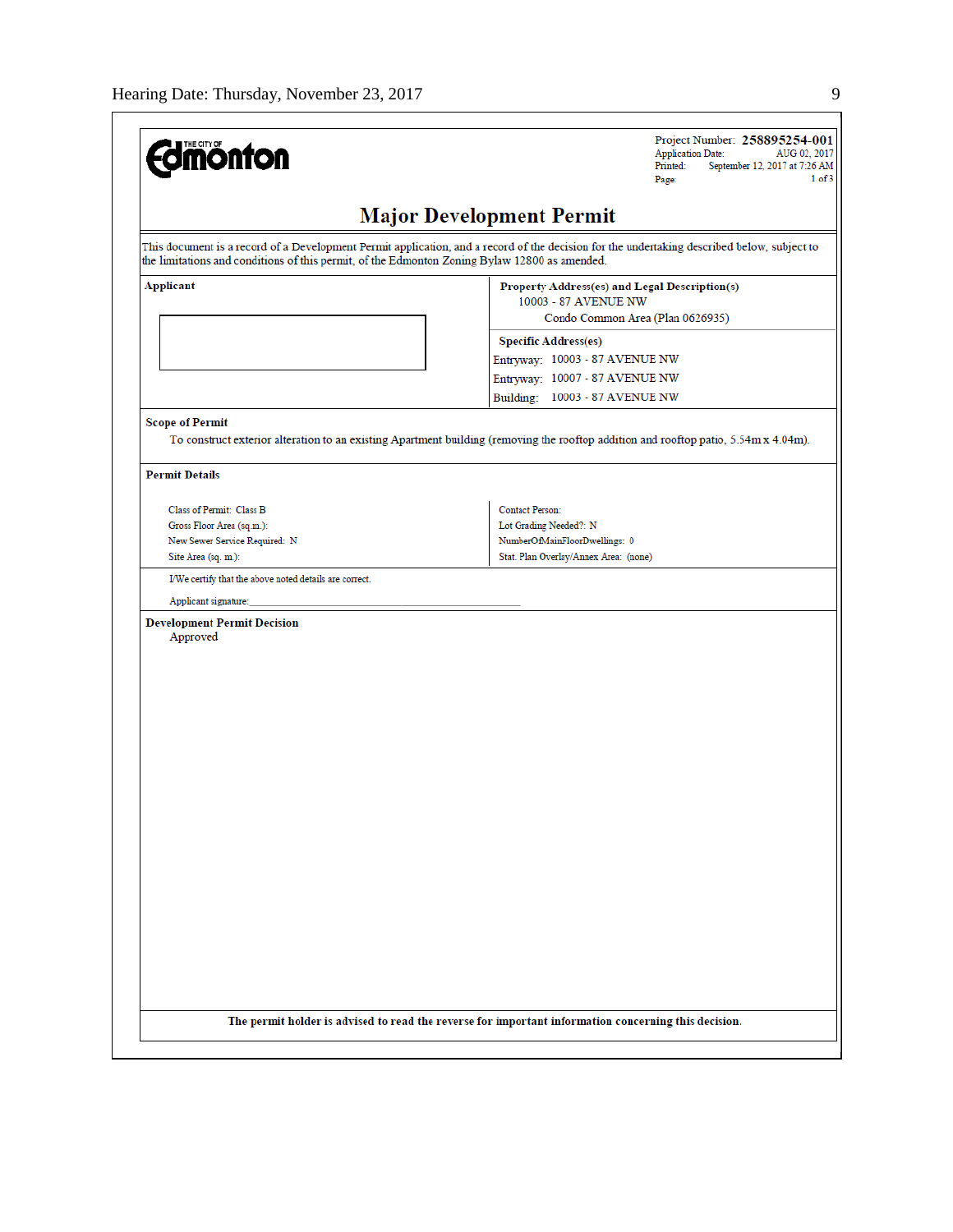| <b>ionton</b>                                                                                                                                                                                                                                                                                                                                                                                                                                                                                    | Project Number: 258895254-001<br><b>Application Date:</b><br>AUG 02, 2017<br>September 12, 2017 at 7:26 AM<br>Printed:<br>$2$ of $3$<br>Page: |
|--------------------------------------------------------------------------------------------------------------------------------------------------------------------------------------------------------------------------------------------------------------------------------------------------------------------------------------------------------------------------------------------------------------------------------------------------------------------------------------------------|-----------------------------------------------------------------------------------------------------------------------------------------------|
| <b>Major Development Permit</b>                                                                                                                                                                                                                                                                                                                                                                                                                                                                  |                                                                                                                                               |
| <b>Subject to the Following Conditions</b><br>This Development Permit authorizes the proposed development to construct exterior alteration to an existing Apartment building<br>(removing the rooftop addition and rooftop patio, 5.54m x 4.04m).                                                                                                                                                                                                                                                |                                                                                                                                               |
| When an application for a Development Permit has been approved by the Development Officer, the Development Permit shall not<br>be valid unless and until:<br>a. any conditions of approval, except those of a continuing nature, have been fulfilled; and<br>b. the time for filing a notice of appeal to the Subdivision and Development Appeal Board as specified in subsection 21.1 of this<br>Bylaw and the Municipal Government Act has passed.                                             |                                                                                                                                               |
| This Development Permit is NOT valid until the Notification Period expires in accordance to Section 21(1). (Reference Section<br>17(1)                                                                                                                                                                                                                                                                                                                                                           |                                                                                                                                               |
| Immediately upon demolition of the rooftop addition and rooftop patio, the site shall be cleared of all debris.                                                                                                                                                                                                                                                                                                                                                                                  |                                                                                                                                               |
| <b>ADVISEMENTS:</b>                                                                                                                                                                                                                                                                                                                                                                                                                                                                              |                                                                                                                                               |
| Unless otherwise stated, all above references to "section numbers" refer to the authority under the Edmonton Zoning Bylaw 12800.                                                                                                                                                                                                                                                                                                                                                                 |                                                                                                                                               |
| An approved Development Permit means that the proposed development has been reviewed only against the provisions of the<br>Edmonton Zoning Bylaw. It does not remove obligations to conform with other legislation, bylaws or land title instruments such as<br>the Municipal Government Act, the ERCB Directive 079, the Edmonton Safety Codes Permit Bylaw or any caveats, covenants or<br>easements that might be attached to the Site.                                                       |                                                                                                                                               |
| A Building Permit is Required for any construction or change in use of a building. For a building permit, and prior to the Plans<br>Examination review, you require construction drawings and the payment of fees. Please contact the 311 Call Centre for further<br>information.                                                                                                                                                                                                                |                                                                                                                                               |
| Signs require separate Development Applications.                                                                                                                                                                                                                                                                                                                                                                                                                                                 |                                                                                                                                               |
| NOTE: The City of Edmonton does not conduct independent environmental checks of land within the City. If you are concerned<br>about the suitability of this property for any purpose, you should conduct your own tests and reviews. The City of Edmonton, in<br>issuing this Development Permit, makes no representations and offers no warranties as to the suitability of the property for any<br>purpose or as to the presence or absence of any environmental contaminants on the property. |                                                                                                                                               |
| <b>Variances</b><br>Non-Conforming Building - The Apartment Housing which may have changed since it was originally constructed, no longer<br>conforms to current zoning rules. (Section 11.3.3).                                                                                                                                                                                                                                                                                                 |                                                                                                                                               |
| <b>Rights of Appeal</b><br>This approval is subject to the right of appeal as outlined in Chapter 24, Section 683 through 689 of the Municipal Government<br>Amendment Act.                                                                                                                                                                                                                                                                                                                      |                                                                                                                                               |
| Issue Date: Aug 21, 2017<br>Development Authority: ANGELES, JOSELITO<br>Notice Period Begins: Aug 29, 2017<br>Ends:Sep 12, 2017                                                                                                                                                                                                                                                                                                                                                                  |                                                                                                                                               |
| The permit holder is advised to read the reverse for important information concerning this decision.                                                                                                                                                                                                                                                                                                                                                                                             |                                                                                                                                               |
|                                                                                                                                                                                                                                                                                                                                                                                                                                                                                                  |                                                                                                                                               |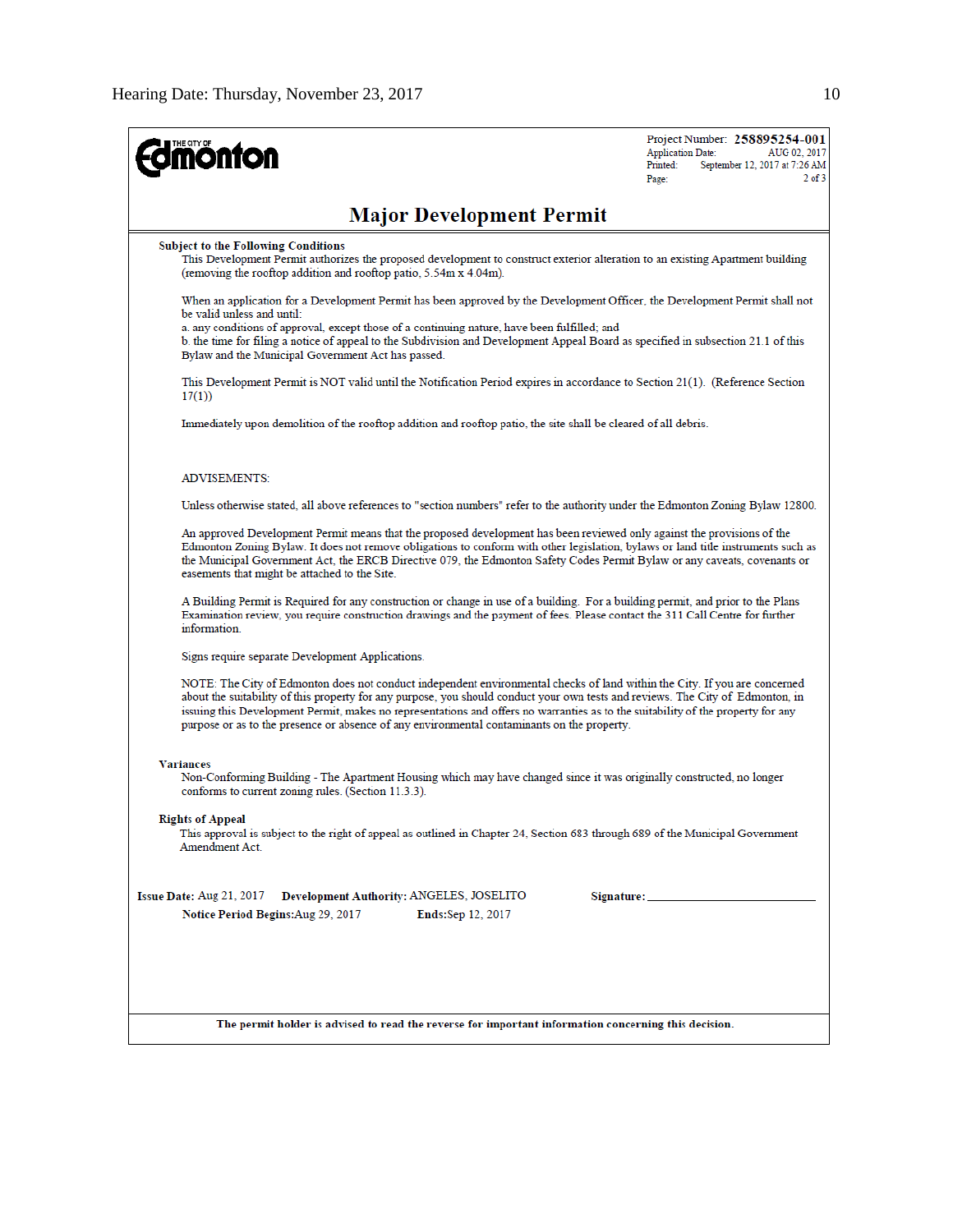| <b>Edinonton</b>                                       |                                        |                                 |                      | Project Number: 258895254-001<br><b>Application Date:</b><br>AUG 02, 2017<br>Printed:<br>September 12, 2017 at 7:26 AM<br>$3$ of $3$<br>Page: |
|--------------------------------------------------------|----------------------------------------|---------------------------------|----------------------|-----------------------------------------------------------------------------------------------------------------------------------------------|
|                                                        |                                        | <b>Major Development Permit</b> |                      |                                                                                                                                               |
| Fees                                                   |                                        |                                 |                      |                                                                                                                                               |
| Major Dev. Application Fee<br><b>Total GST Amount:</b> | <b>Fee Amount</b><br>\$84.00<br>\$0.00 | <b>Amount Paid</b><br>\$84.00   | Receipt#<br>04342985 | <b>Date Paid</b><br>Aug 02, 2017                                                                                                              |
| <b>Totals for Permit:</b>                              | \$84.00                                | \$84.00                         |                      |                                                                                                                                               |
|                                                        |                                        |                                 |                      |                                                                                                                                               |
|                                                        |                                        |                                 |                      |                                                                                                                                               |
|                                                        |                                        |                                 |                      |                                                                                                                                               |
|                                                        |                                        |                                 |                      |                                                                                                                                               |
|                                                        |                                        |                                 |                      |                                                                                                                                               |
|                                                        |                                        |                                 |                      |                                                                                                                                               |
|                                                        |                                        |                                 |                      |                                                                                                                                               |
|                                                        |                                        |                                 |                      |                                                                                                                                               |
|                                                        |                                        |                                 |                      |                                                                                                                                               |
|                                                        |                                        |                                 |                      |                                                                                                                                               |
|                                                        |                                        |                                 |                      |                                                                                                                                               |
|                                                        |                                        |                                 |                      |                                                                                                                                               |
|                                                        |                                        |                                 |                      |                                                                                                                                               |
|                                                        |                                        |                                 |                      |                                                                                                                                               |
|                                                        |                                        |                                 |                      |                                                                                                                                               |
|                                                        |                                        |                                 |                      |                                                                                                                                               |
|                                                        |                                        |                                 |                      |                                                                                                                                               |
|                                                        |                                        |                                 |                      |                                                                                                                                               |
|                                                        |                                        |                                 |                      |                                                                                                                                               |
|                                                        |                                        |                                 |                      |                                                                                                                                               |
|                                                        |                                        |                                 |                      |                                                                                                                                               |
|                                                        |                                        |                                 |                      |                                                                                                                                               |
|                                                        |                                        |                                 |                      | The permit holder is advised to read the reverse for important information concerning this decision.                                          |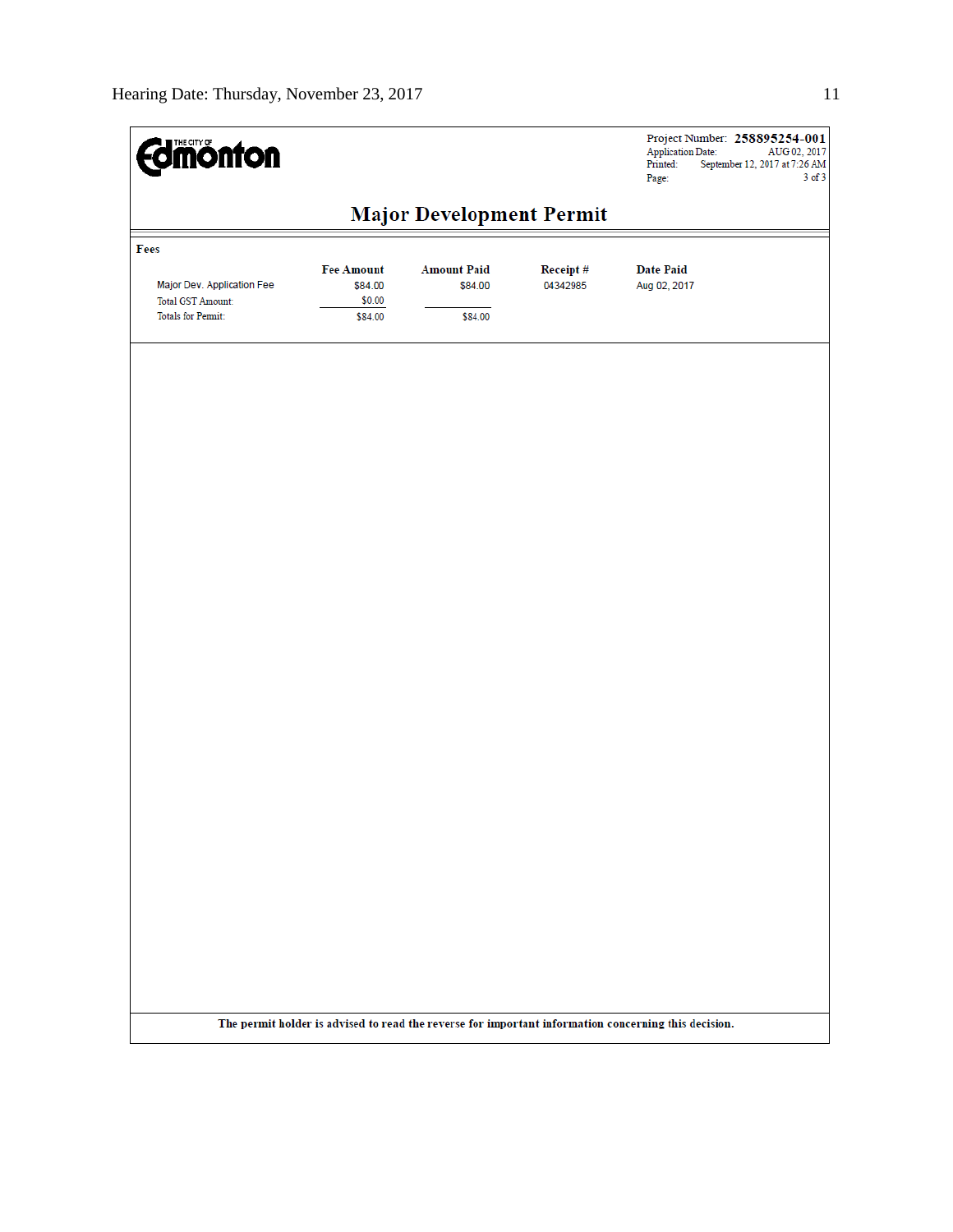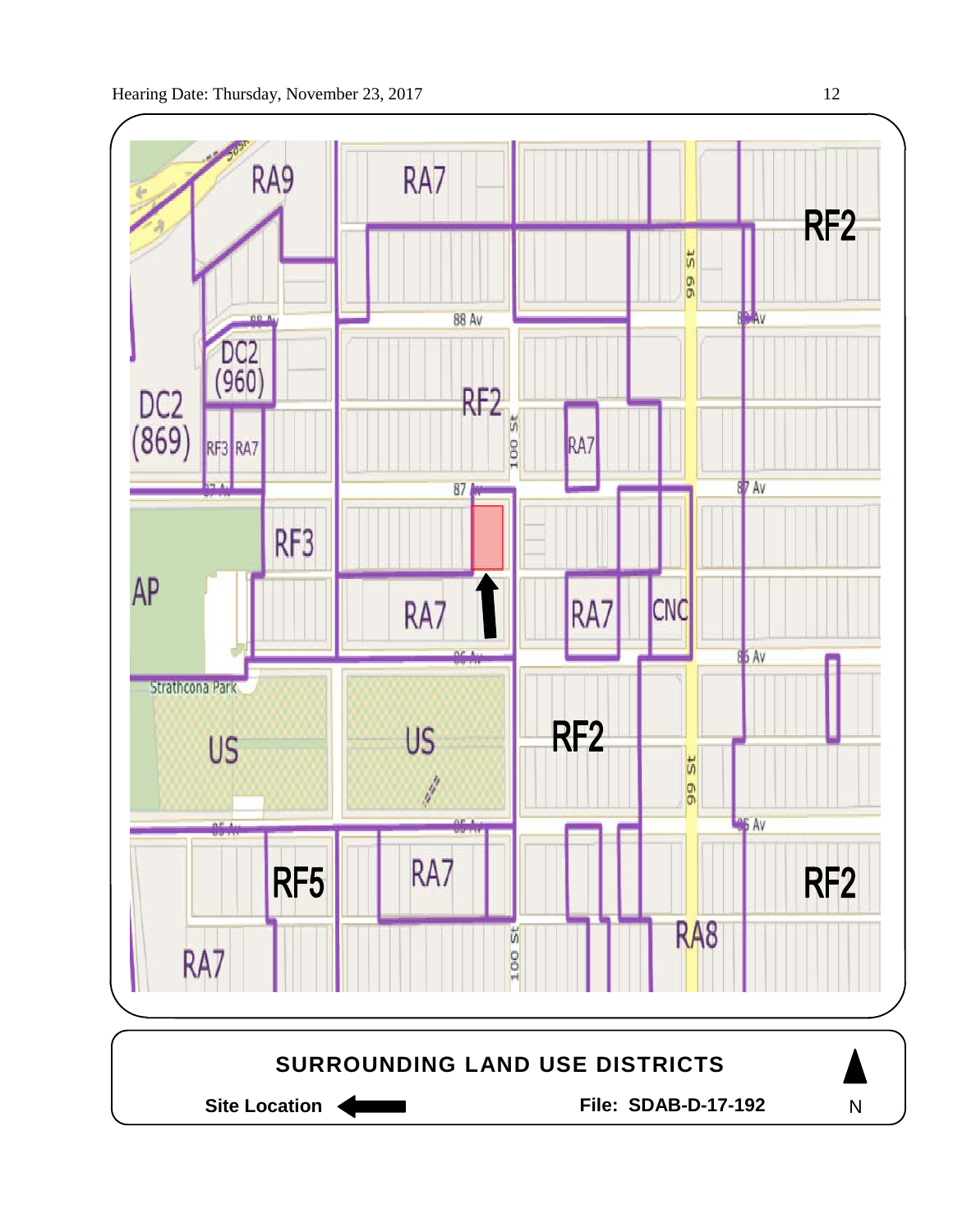| ITEM II: 1:00 P.M. |                                                        | FILE: SDAB-D-17-232                                                                                                                                                                |
|--------------------|--------------------------------------------------------|------------------------------------------------------------------------------------------------------------------------------------------------------------------------------------|
|                    | AN APPEAL FROM THE DECISION OF THE DEVELOPMENT OFFICER |                                                                                                                                                                                    |
|                    | <b>APPELLANT:</b>                                      |                                                                                                                                                                                    |
|                    | <b>APPLICATION NO.:</b>                                | 258470653-003                                                                                                                                                                      |
|                    | <b>APPLICATION TO:</b>                                 | Add (1) additional Dwelling to an existing<br>(13) Dwelling Apartment House for a total<br>of 14 Dwellings and to construct exterior<br>alterations (additional window for egress) |
|                    | <b>DECISION OF THE</b><br>DEVELOPMENT AUTHORITY:       | Refused                                                                                                                                                                            |
|                    | <b>DECISION DATE:</b>                                  | October 13, 2017                                                                                                                                                                   |
|                    | <b>DATE OF APPEAL:</b>                                 | October 27, 2017                                                                                                                                                                   |
|                    | MUNICIPAL DESCRIPTION<br>OF SUBJECT PROPERTY:          | 10003 - 87 Avenue NW                                                                                                                                                               |
|                    | <b>LEGAL DESCRIPTION:</b>                              | Condo Common Area (Plan 0626935)                                                                                                                                                   |
|                    | ZONE:                                                  | RA7 Low Rise Apartment Zone                                                                                                                                                        |
|                    | <b>OVERLAY:</b>                                        | Medium Scale Residential Infill Overlay                                                                                                                                            |
|                    | <b>STATUTORY PLAN:</b>                                 | Strathcona Area Redevelopment Plan                                                                                                                                                 |
|                    |                                                        |                                                                                                                                                                                    |

#### *Grounds for Appeal*

The Appellant provided the following reasons for appealing the decision of the Development Authority:

> We want to present our plan to the Appeal Board to legalize the rental unit. It has been used as such for the past 30 years. We believe it provides a safe home and doesn't impact negatively the neighbourhood.

> On behalf of the Board of Directors, I would like to appeal the decision to refuse our development permit application for an additional dwelling to our existing 13 unit condominium building.

> The additional suite has, in fact, existed since the 1980's. After receiving notice of an illegal structure on the developer's suite built by the developer, the Board performed a search by the city to discern what else may be amiss.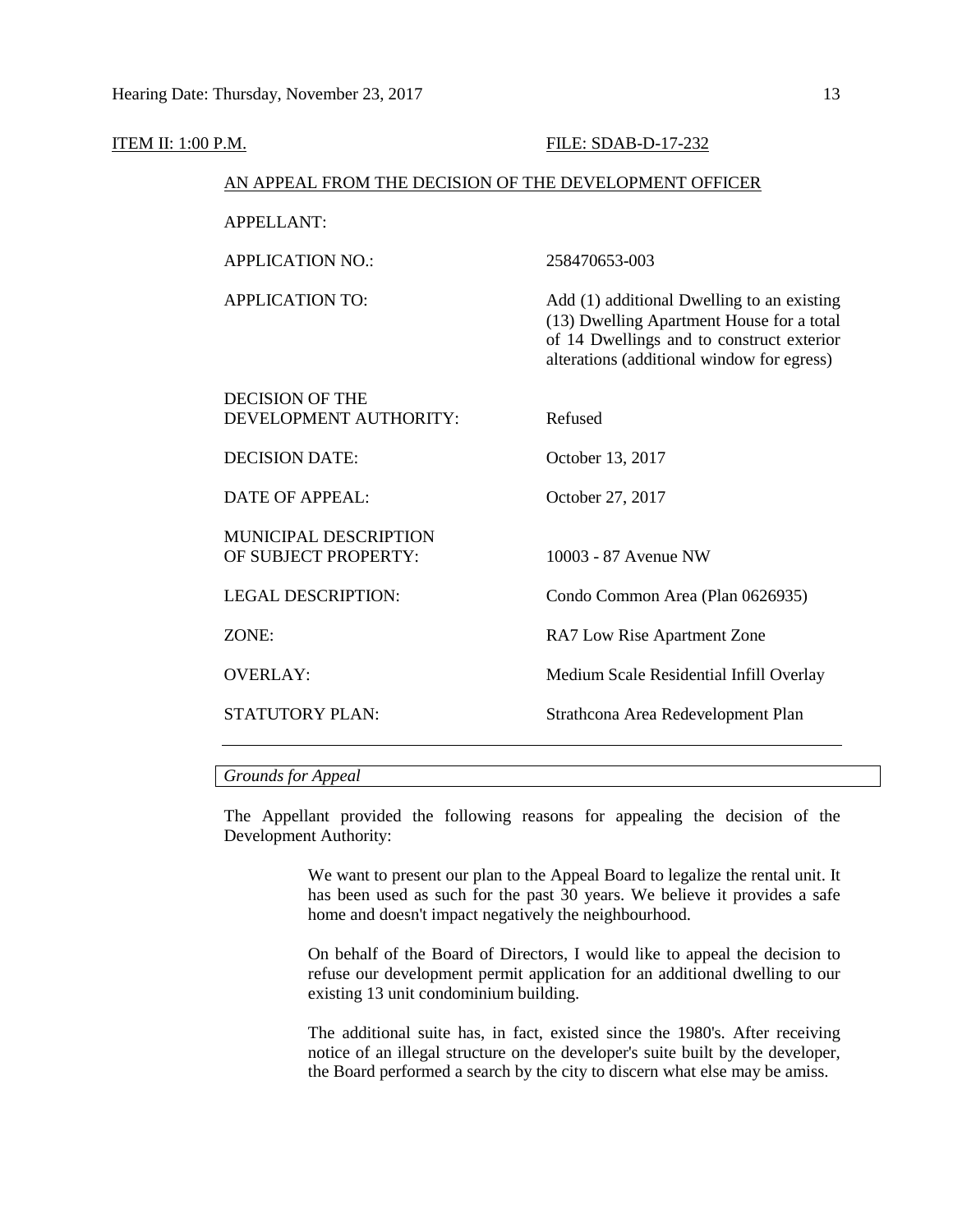This additional suite was revealed to have been converted by the developer without development permits, however we believe the suite existed since the original build. We have acted in good faith and applied for the proper permit in order to remediate any issues required.

The reasons for the refusal are based on density, amenity area and parking. As the suite is pre-existing, we cannot do anything about the density. We are open to finding a solution for the amenity area. The parking has never been an issue, as our lot is rarely filled to capacity and so does not affect the neighbourhood street parking. Because we are situated in one of the most walkable areas in the city, some of our residents do not even own a car.

The suite is owned by the condominium corporation. Its rental income is used towards the corporation's operating costs, and losing that income would create financial hardship on all the owners. The majority of the current owners have bought into the building with the assumption that the rental suite was legal and its income was a constant.

We have had many exceptional long term tenants in this suite, including university students and professionals, who have had great things to say about their time of residence in the suite and in the area. We consider this additional suite a great amenity to the neighbourhood as well as our building.

Please know that we applied for the development permit with the intention of conforming to the city's requirements, to right past wrongs so to speak. We hope that the result of the application is not punitive and that you will consider our appeal.

#### *General Matters*

The *Municipal Government Act*, RSA 2000, c M-26 states the following:

#### **Grounds for appeal**

**685**(1) If a development authority

(a) fails or refuses to issue a development permit to a person,

(b) issues a development permit subject to conditions, or

(c) issues an order under section 645, the person applying for the permit or affected by the order under section 645 may appeal to the subdivision and development appeal board.

(2) In addition to an applicant under subsection (1), any person affected by an order, decision or development permit made or issued by a development authority may appeal to the subdivision and development appeal board.

(3) Despite subsections (1) and (2), no appeal lies in respect of the issuance of a development permit for a permitted use unless the provisions of the land use bylaw were relaxed, varied or misinterpreted.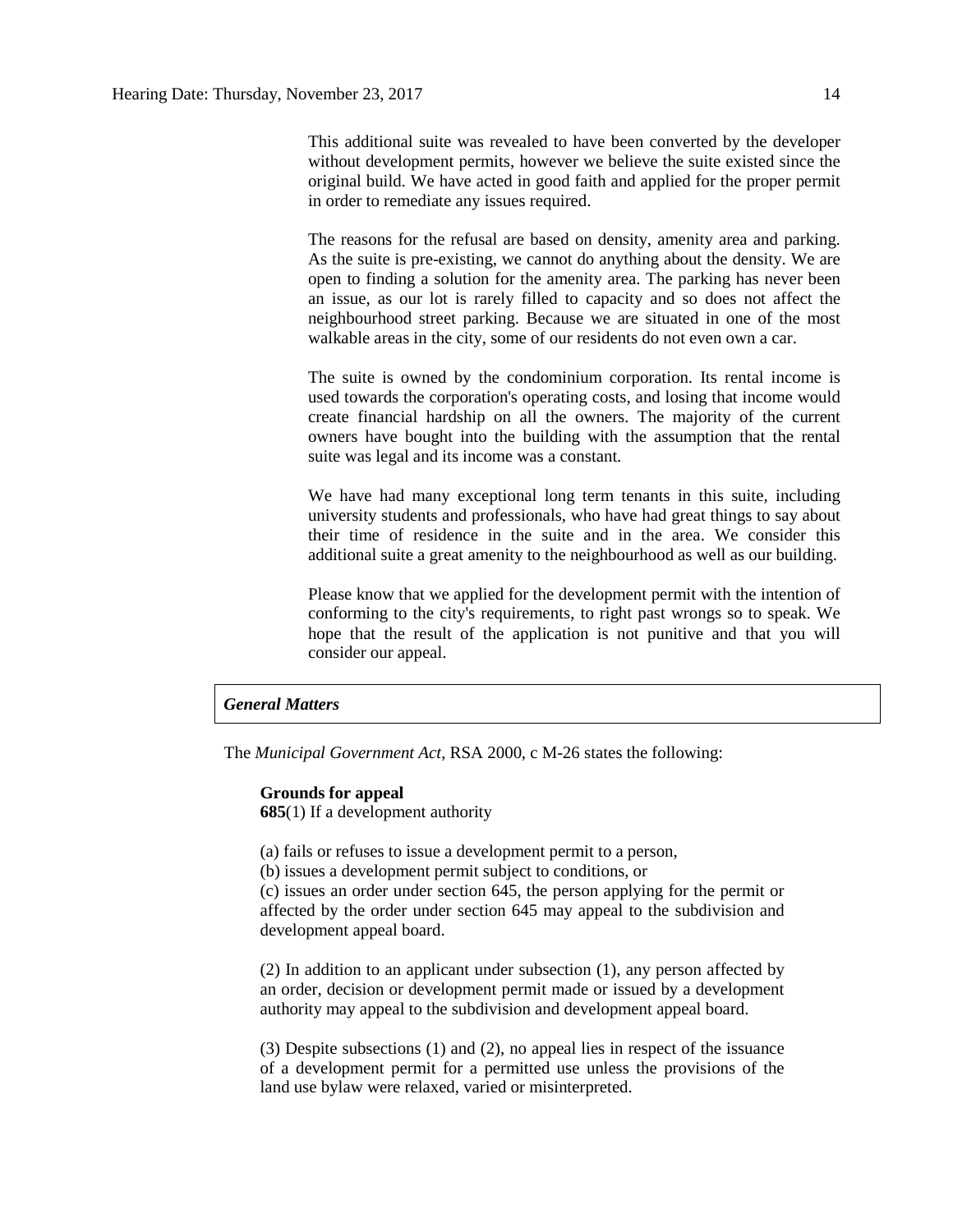#### **Appeals**

**686(1) A development appeal to a subdivision and development appeal board is commenced by filing a notice of the appeal, containing reasons, with the board** 

- **(a) in the case of an appeal made by a person referred to in section 685(1)**
	- **(i) with respect to an application for a development permit,** 
		- **(A) within 21 days after the date on which the decision is made under section 642, or**
		- **(B) if no decision is made with respect to the application within the 40-day period, or within any extension of that period under section 684, within 21 days after the date the period or extension expires, or**
	- **(ii) with respect to an order under section 645, within 21 days after the date on which the order is made, or**
- **(b) in the case of an appeal made by a person referred to in section 685(2), within 21 days after the date on which the notice of the issuance of the permit was given in accordance with the land use bylaw.**

#### **Hearing and decision**

**687**(3) In determining an appeal, the subdivision and development appeal board

- (a.1) must comply with the land use policies and statutory plans and, subject to clause (d), the land use bylaw in effect;
- …

…

- (c) may confirm, revoke or vary the order, decision or development permit or any condition attached to any of them or make or substitute an order, decision or permit of its own;
- (d) may make an order or decision or issue or confirm the issue of a development permit even though the proposed development does not comply with the land use bylaw if, in its opinion,
	- (i) the proposed development would not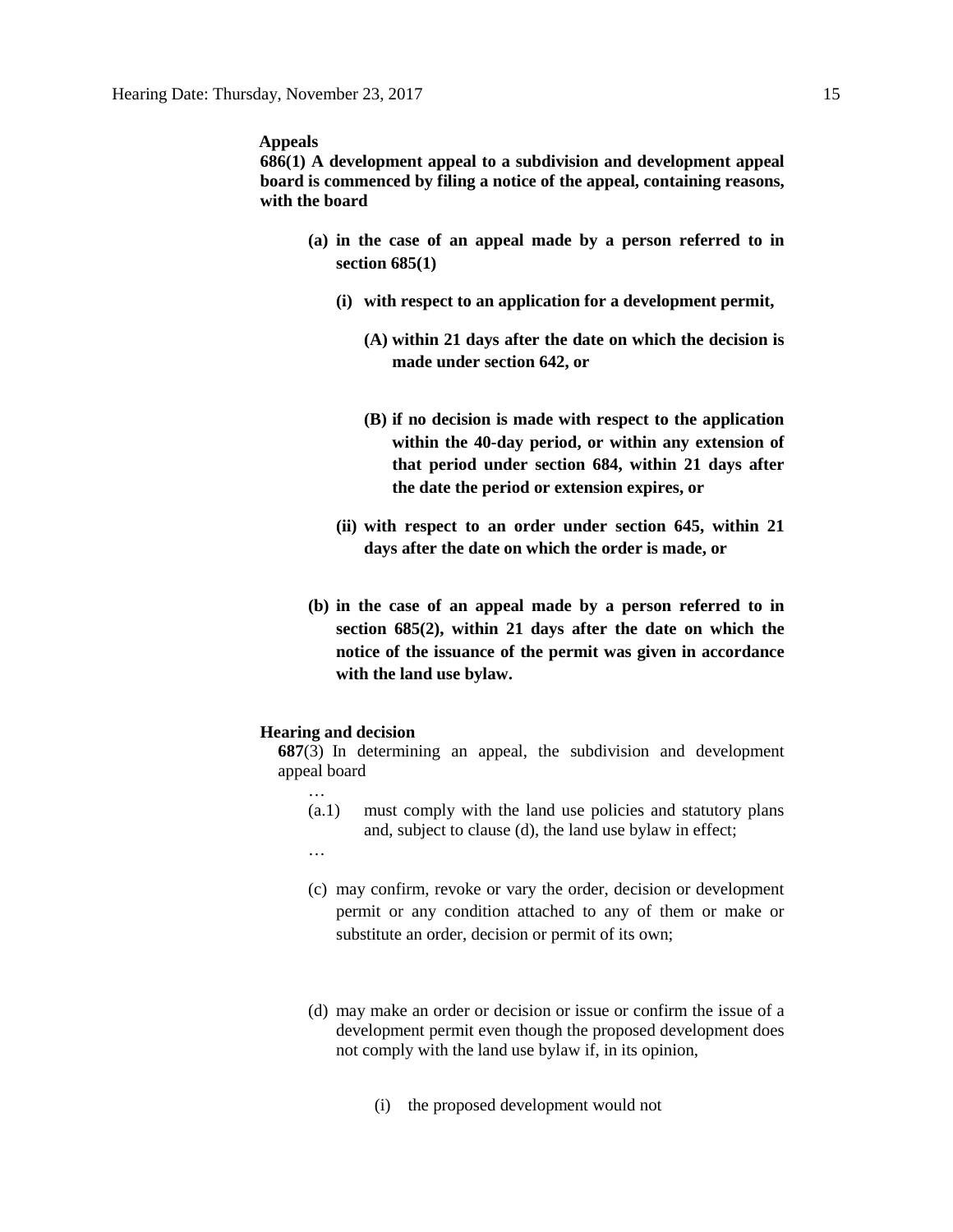- (A) unduly interfere with the amenities of the neighbourhood, or
- (B) materially interfere with or affect the use, enjoyment or value of neighbouring parcels of land,

and

(ii) the proposed development conforms with the use prescribed for that land or building in the land use bylaw.

#### **General Provisions from the** *Edmonton Zoning Bylaw:*

#### Under Section 210.2(1), **Apartment Housing** is a **Permitted Use** in the **(RA7) Low Rise Apartment Zone**.

Under Section 7.2(1), **Apartment Housing** means development consisting of one or more Dwellings contained within a building in which the Dwellings are arranged in any horizontal or vertical configuration, which does not conform to the definition of any other Residential Use.

Section 210.1 states the **General Purpose** of the **(RA7) Low Rise Apartment Zone** is to provide a Zone for Low Rise Apartments.

Section 823.1 states that the **General Purpose** of the **Medium Scale Residential Infill Overlay** is to accommodate the development of medium-scale infill housing in Edmonton's mature residential neighbourhoods in a manner that ensures compatibility with adjacent properties while maintaining or enhancing a pedestrian-friendly streetscape.

#### *Density*

Section 210.4(2) states the maximum Density shall be 125 Dwellings/hectares.

Under Section 6.1(25), **Density** means, when used in reference to Residential and Residential-Related development, the number of Dwellings on a Site expressed as Dwellings per hectare.

Under Section 6.1(31), **Dwelling** means a self contained unit comprised of one or more rooms accommodating sitting, sleeping, sanitary facilities, and a principal kitchen for food preparation, cooking, and serving. A Dwelling is used permanently or semipermanently as a residence for a single Household.

Section 11.3(1)(b) states in approving a Development Permit Application pursuant to Section 11.2, the Development Officer shall adhere to the following: except as otherwise provided in this Bylaw, there shall be no variance from maximum Height, Floor Area Ratio or Density regulations.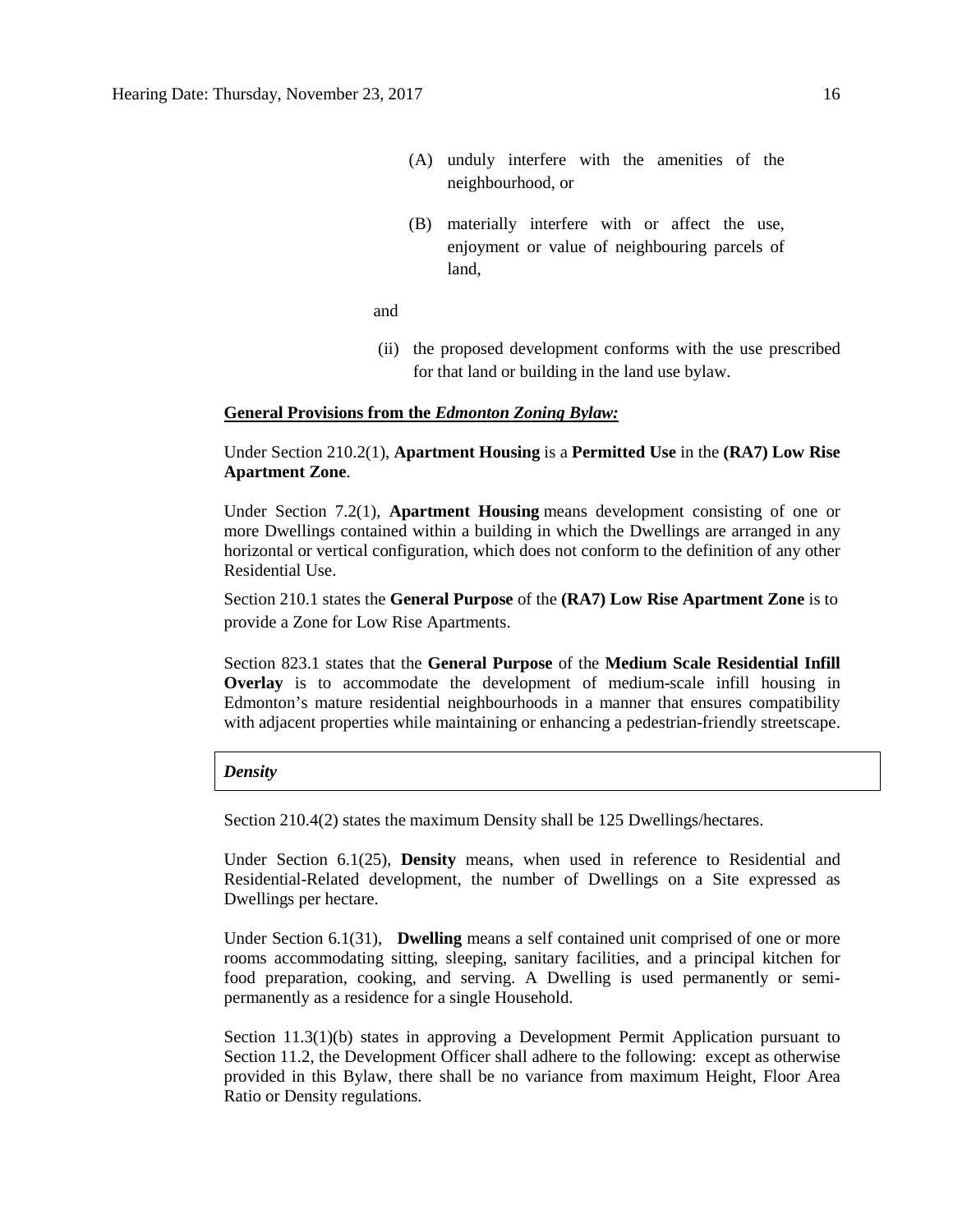#### **Development Officer's Determination**

RA7 (Low Rise Apartment Zone) maximum Density requirement is 125 Dwellings/ha.

- The total proposed number of Dwellings for this Site is 14. The Site area is 1,065.83 square metres or 0.1065 hectares.

- 14/0.1065= 131.46 Dwellings/ hectares will be the proposed Density. This exceeded the maximum requirement.

As per Section 11.3.1.b: ... there shall be no variance from maximum Density regulations

#### *Amenity Area*

Section 823.4(3) states:

- a. A minimum Private Outdoor Amenity Area of [7.5 square](javascript:void(0);) metres shall be provided for each Apartment Housing Dwelling except that for ground Storey Dwellings a minimum of [15.0 m2](javascript:void(0);) of Private Outdoor Amenity Area shall be provided.
- b. Notwithstanding Section 47 of this Bylaw, the Private Outdoor Amenity Area for Apartment Housing Dwellings shall have a minimum width and length of [2.0](javascript:void(0);)  [me](javascript:void(0);)tres and may be located within a Front Setback provided that a minimum Setback of [1.0 me](javascript:void(0);)tres is maintained between the property line and the Private Outdoor Amenity Area.
- c. Development containing ten (10) to nineteen (19) Apartment Housing Dwellings shall provide a minimum of [2.5 square](javascript:void(0);) metres of common Amenity Area per Dwelling in addition to the [7.5 me](javascript:void(0);)tres of Private Outdoor Amenity Area required under Section 823.3(3)(a). Common Amenity Area shall be designed to facilitate active or passive recreational activities and shall:
	- i. be located outdoors at ground level,
	- ii. be aggregated into areas of not less than [25.0 square](javascript:void(0);) metres,
- iii. have a minimum width and length of [4.0 me](javascript:void(0);)tres,
- iv. have access to sunlight,
- v. include seating and artificial lighting, and
- vi. be directly accessible from the building.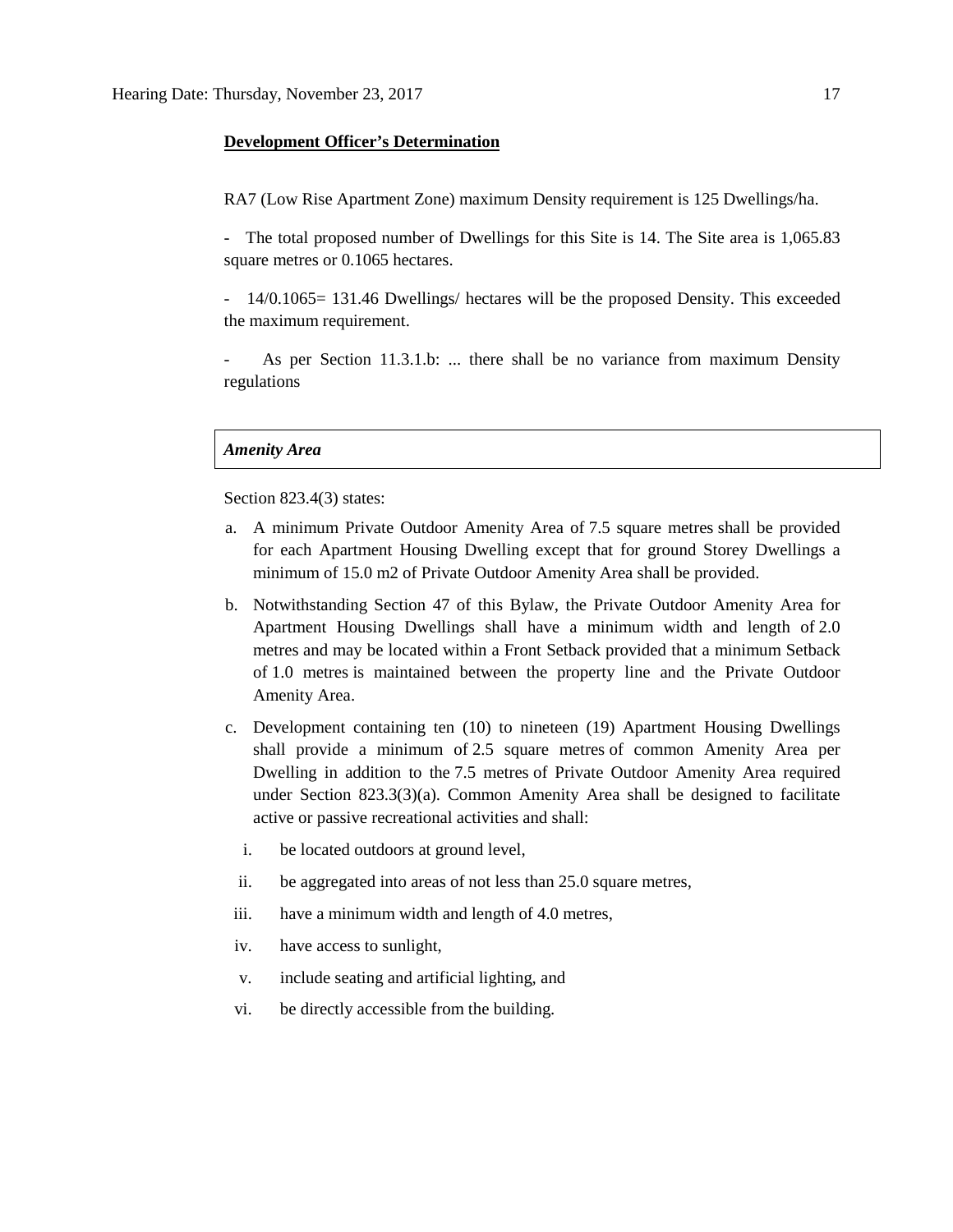#### **Development Officer's Determination**

Amenity Area - Amenity Area is not provided instead of the minimum 7.5 square metres per Dwelling. (Section 823.3(3)(a))

#### *Parking*

Section 54.2, Schedule  $1(A)(1)$  states the following:

| Dwelling Size              | Minimum |
|----------------------------|---------|
| <b>Studio</b>              |         |
| 1 Bedroom Dwelling         |         |
| 2 Bedroom Dwelling         |         |
| 3 or more Bedroom Dwelling |         |

Visitor parking shall be provided at a minimum rate of 0 visitor parking spaces for the first 7 Dwellings, and 1 visitor parking space per 7 Dwellings thereafter. Visitor parking spaces shall be readily available to the primary building entrance for each multi-unit residential building on Site, and be clearly identified as visitor parking, to the satisfaction of the Development Officer.

#### **Development Officer's Determination**

Parking - Parking spaces are 18 instead of 20. (Section 54.2 Schedule 1(A))

#### *Previous Subdivision and Development Appeal Board Decisions*

| <b>Application Number</b> | <b>Description</b>                                                                                                                                           | <b>Decision</b>                                                                                                                                                            |
|---------------------------|--------------------------------------------------------------------------------------------------------------------------------------------------------------|----------------------------------------------------------------------------------------------------------------------------------------------------------------------------|
| $SDAB-D-17-192$           | To Construct exterior alteration to<br>an existing Apartment building<br>(removing the rooftop addition<br>and rooftop patio, 5.54 metres by<br>4.04 metres) | In Progress                                                                                                                                                                |
| $SDAB-D-09-074$           | To construct an addition to an<br>Apartment building (4.88 metres)<br>by 5.49 metres access to a roof<br>top deck)                                           | June 5, 2009; that the appeal be<br>ALLOWED<br>and<br>the<br>DEVELOPMENT GRANTED<br>and the excess of one storey in<br>maximum allowable number of<br>Storeys be permitted |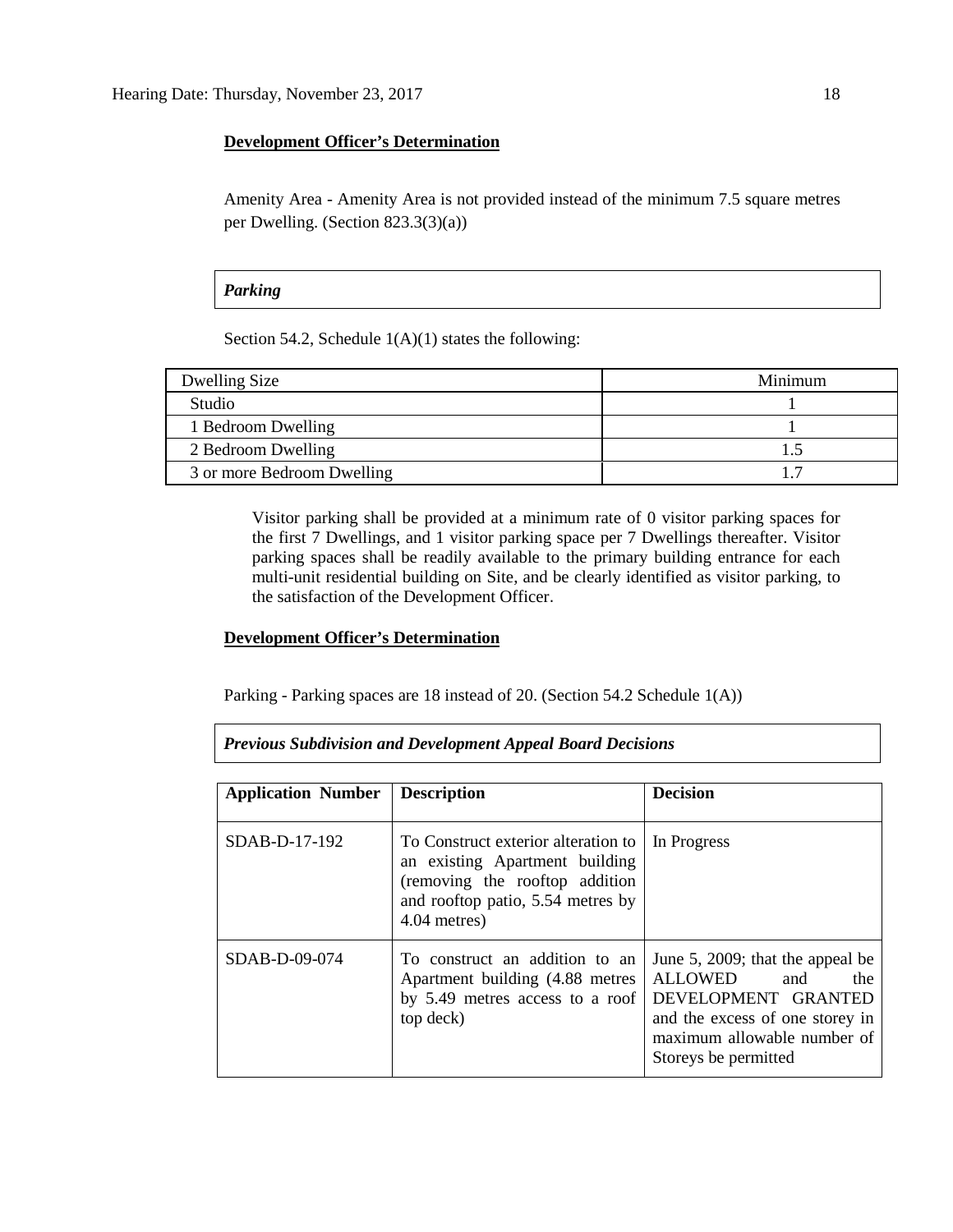| To construct an addition to an June 29, 2007; that the appeal<br>$\overline{SDAB-D-07-126}$<br>Apartment building (fourth floor be DENIED<br>the<br>and<br>DEVELOPMENT REFUSED<br>addition) |
|---------------------------------------------------------------------------------------------------------------------------------------------------------------------------------------------|
|---------------------------------------------------------------------------------------------------------------------------------------------------------------------------------------------|

#### Notice to Applicant/Appellant

Provincial legislation requires that the Subdivision and Development Appeal Board issue its official decision in writing within fifteen days of the conclusion of the hearing. Bylaw No. 11136 requires that a verbal announcement of the Board's decision shall be made at the conclusion of the hearing of an appeal, but the verbal decision is not final nor binding on the Board until the decision has been given in writing in accordance with the *Municipal Government Act*.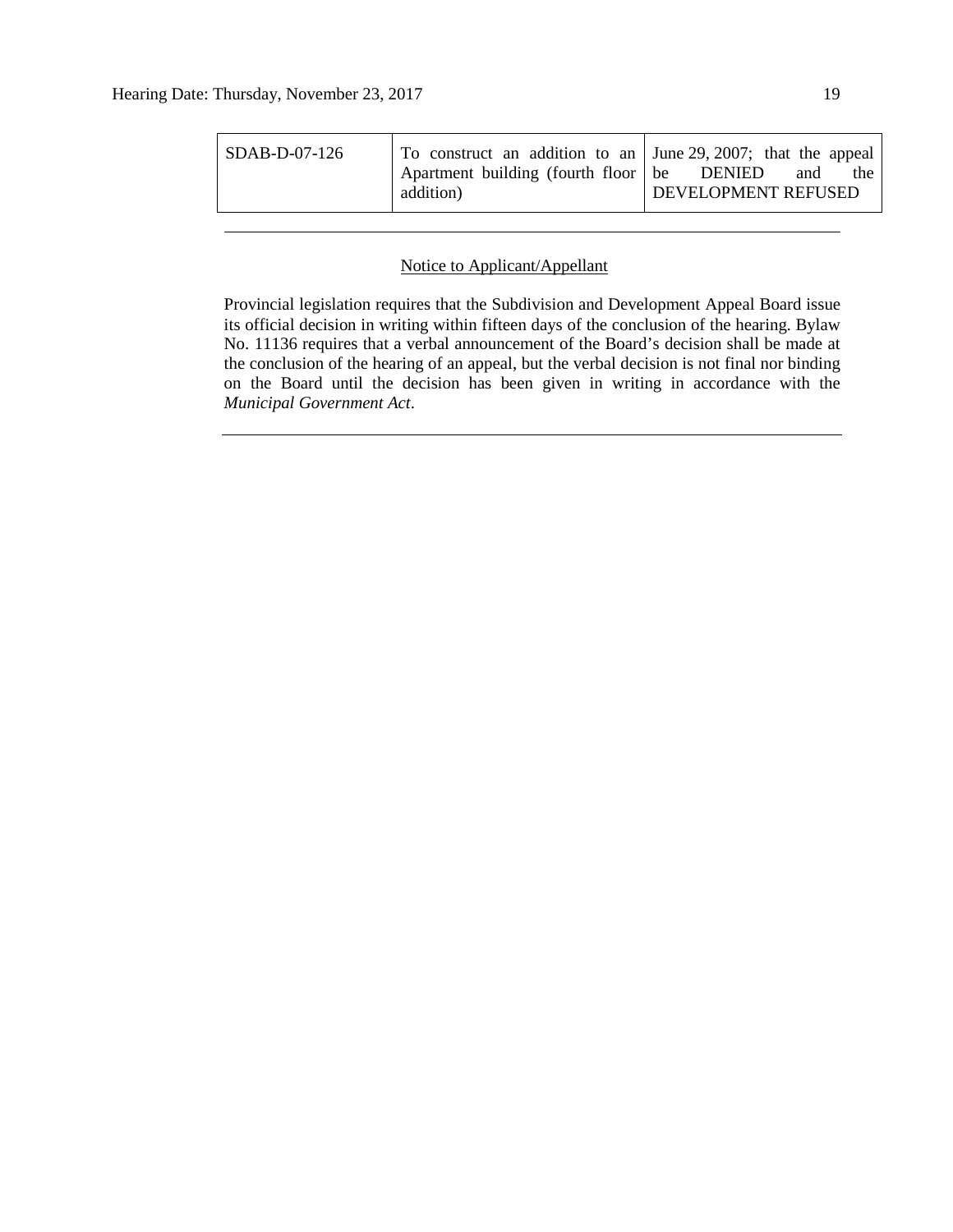| <b>nönton</b>                                                                                                                                                                                                                                                                                                                                                                                                                 |                      | <b>Application for</b>                   |                                                          | Project Number: 258470653-003<br><b>Application Date:</b><br>JUL 28, 2017<br>October 27, 2017 at 1:44 PM<br>Printed:<br>1 of 1<br>Page: |  |  |
|-------------------------------------------------------------------------------------------------------------------------------------------------------------------------------------------------------------------------------------------------------------------------------------------------------------------------------------------------------------------------------------------------------------------------------|----------------------|------------------------------------------|----------------------------------------------------------|-----------------------------------------------------------------------------------------------------------------------------------------|--|--|
| <b>Major Development Permit</b>                                                                                                                                                                                                                                                                                                                                                                                               |                      |                                          |                                                          |                                                                                                                                         |  |  |
| This document is a Development Permit Decision for the development application described below.                                                                                                                                                                                                                                                                                                                               |                      |                                          |                                                          |                                                                                                                                         |  |  |
| Applicant                                                                                                                                                                                                                                                                                                                                                                                                                     |                      |                                          |                                                          | Property Address(es) and Legal Description(s)                                                                                           |  |  |
|                                                                                                                                                                                                                                                                                                                                                                                                                               |                      |                                          | 10003 - 87 AVENUE NW<br>Condo Common Area (Plan 0626935) |                                                                                                                                         |  |  |
|                                                                                                                                                                                                                                                                                                                                                                                                                               |                      |                                          | <b>Specific Address(es)</b>                              |                                                                                                                                         |  |  |
|                                                                                                                                                                                                                                                                                                                                                                                                                               |                      |                                          | Entryway: 10003 - 87 AVENUE NW                           |                                                                                                                                         |  |  |
| <b>Scope of Application</b><br>alterations (additional window for egress).                                                                                                                                                                                                                                                                                                                                                    |                      |                                          |                                                          | To add (1) additional Dwelling to an existing (13) Dwelling Apartment House for a total of 14 Dwellings and to construct exterior       |  |  |
| <b>Permit Details</b>                                                                                                                                                                                                                                                                                                                                                                                                         |                      |                                          |                                                          |                                                                                                                                         |  |  |
| <b>Class of Permit:</b>                                                                                                                                                                                                                                                                                                                                                                                                       |                      |                                          | Contact Person:                                          |                                                                                                                                         |  |  |
| Gross Floor Area (sq.m.):                                                                                                                                                                                                                                                                                                                                                                                                     |                      |                                          | Lot Grading Needed?: N                                   |                                                                                                                                         |  |  |
| New Sewer Service Required: N                                                                                                                                                                                                                                                                                                                                                                                                 |                      |                                          | NumberOfMainFloorDwellings:                              |                                                                                                                                         |  |  |
| Site Area (sq. m.):                                                                                                                                                                                                                                                                                                                                                                                                           |                      |                                          |                                                          | Stat. Plan Overlay/Annex Area: Medium Scale Residential Infill                                                                          |  |  |
| I/We certify that the above noted details are correct.                                                                                                                                                                                                                                                                                                                                                                        |                      |                                          |                                                          |                                                                                                                                         |  |  |
| Applicant signature:                                                                                                                                                                                                                                                                                                                                                                                                          |                      |                                          |                                                          |                                                                                                                                         |  |  |
| <b>Development Application Decision</b><br>Refused                                                                                                                                                                                                                                                                                                                                                                            |                      |                                          |                                                          |                                                                                                                                         |  |  |
| <b>Reason for Refusal</b><br>1. RA7 (Low Rise Apartment Zone) maximum Density requirement is 125 Dwellings/ha.<br>- The total proposed number of Dwellings for this Site is 14. The Site area is 1,065.83 sm or 0.1065 ha.<br>- 14/0.1065=131.46 Dwellings/ha will be the proposed Density. This exceeded the maximum requirement.<br>- As per Section 11.3.1.b:  there shall be no variance from maximum Density regulations |                      |                                          |                                                          |                                                                                                                                         |  |  |
|                                                                                                                                                                                                                                                                                                                                                                                                                               |                      |                                          |                                                          | 2. Amenity Area - Amenity Area is not provided instead of the minimum 7.5 sm per Dwelling. (Section 823.3(3)(a))                        |  |  |
| 3. Parking- Parking spaces are 18 instead of 20. (Section 54.2 Schedule 1(A))                                                                                                                                                                                                                                                                                                                                                 |                      |                                          |                                                          |                                                                                                                                         |  |  |
| <b>Rights of Appeal</b><br>Chapter 24, Section 683 through 689 of the Municipal Government Amendment Act.                                                                                                                                                                                                                                                                                                                     |                      |                                          |                                                          | The Applicant has the right of appeal within 14 days of receiving notice of the Development Application Decision, as outlined in        |  |  |
| <b>Issue Date: Oct 13, 2017</b>                                                                                                                                                                                                                                                                                                                                                                                               |                      | Development Authority: ANGELES, JOSELITO |                                                          | Signature:                                                                                                                              |  |  |
| Fees                                                                                                                                                                                                                                                                                                                                                                                                                          |                      |                                          |                                                          |                                                                                                                                         |  |  |
|                                                                                                                                                                                                                                                                                                                                                                                                                               | <b>Fee Amount</b>    | <b>Amount Paid</b>                       | Receipt#                                                 | Date Paid                                                                                                                               |  |  |
| Major Dev. Application Fee                                                                                                                                                                                                                                                                                                                                                                                                    | \$271.00             | \$271.00                                 | 04329354                                                 | Jul 28, 2017                                                                                                                            |  |  |
| Development Permit Inspection Fee<br><b>Total GST Amount:</b>                                                                                                                                                                                                                                                                                                                                                                 | (\$500.00)<br>\$0.00 |                                          |                                                          |                                                                                                                                         |  |  |
| <b>Totals for Permit:</b>                                                                                                                                                                                                                                                                                                                                                                                                     | $($ \$229.00)        | \$271.00                                 |                                                          |                                                                                                                                         |  |  |
| (overpaid by \$500.00                                                                                                                                                                                                                                                                                                                                                                                                         |                      |                                          |                                                          |                                                                                                                                         |  |  |
|                                                                                                                                                                                                                                                                                                                                                                                                                               |                      |                                          |                                                          |                                                                                                                                         |  |  |
|                                                                                                                                                                                                                                                                                                                                                                                                                               |                      | THIS IS NOT A PERMIT                     |                                                          |                                                                                                                                         |  |  |
|                                                                                                                                                                                                                                                                                                                                                                                                                               |                      |                                          |                                                          |                                                                                                                                         |  |  |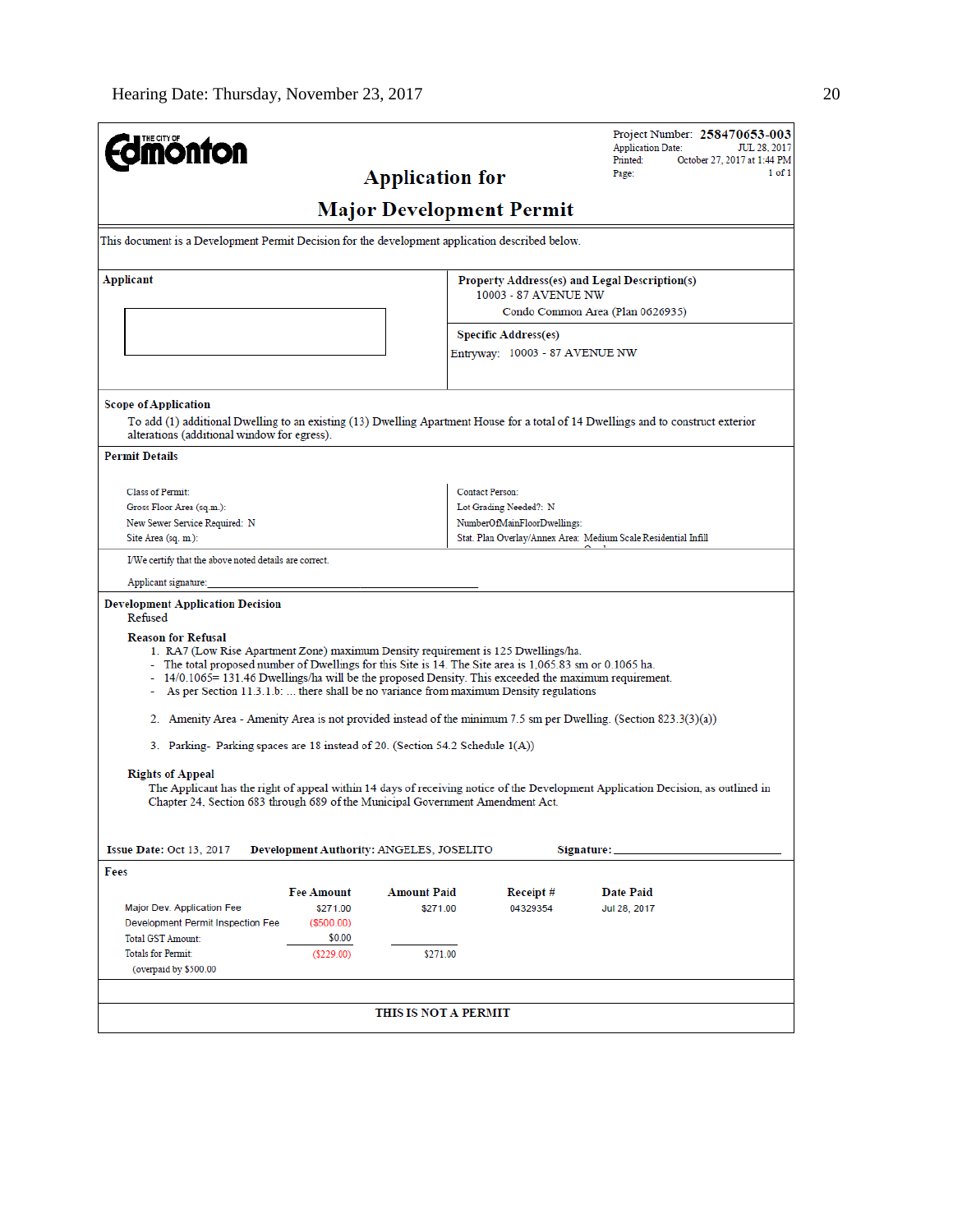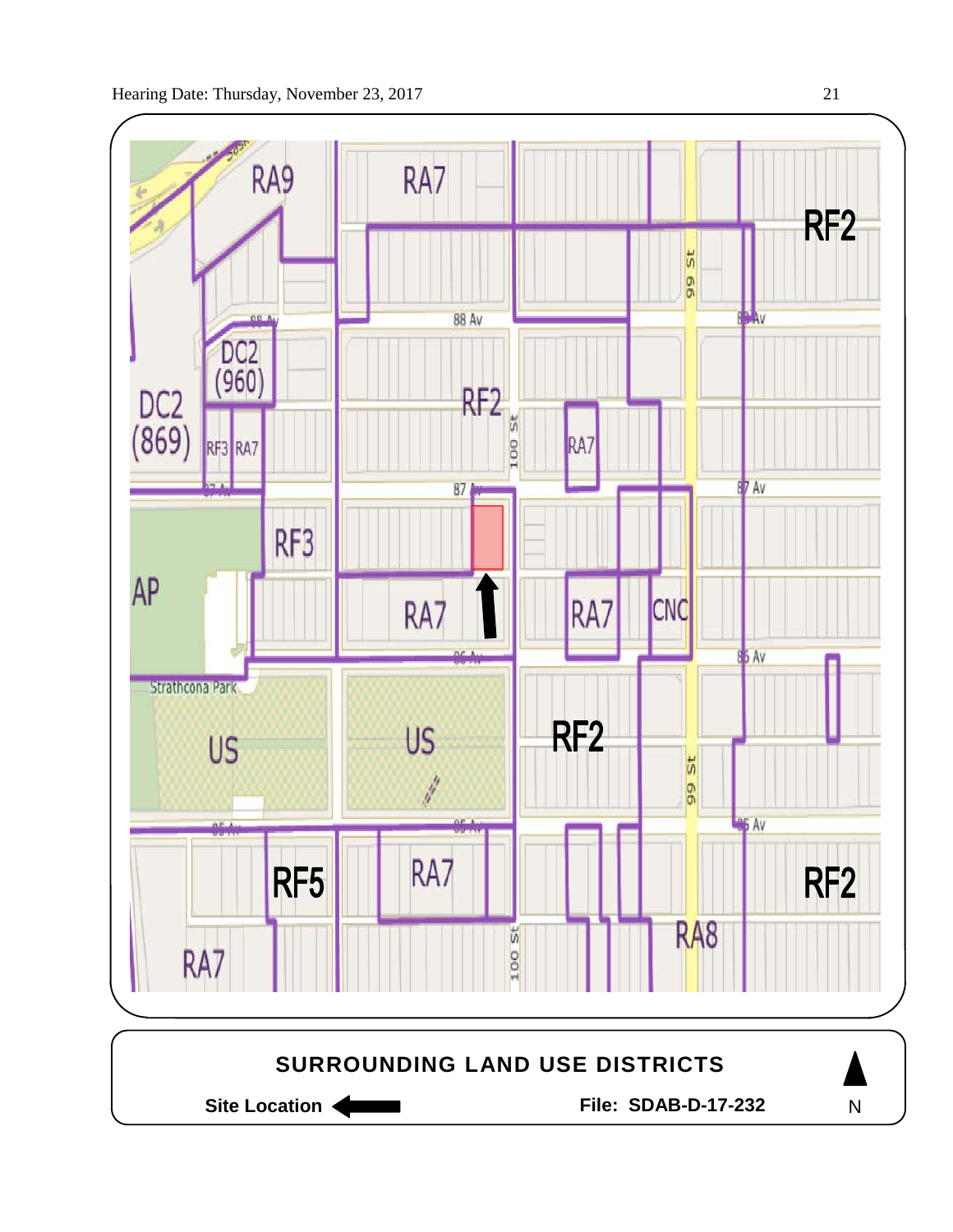#### **ITEM III: 3:00 P.M. FILE: SDAB-D-17-233**

#### AN APPEAL FROM THE DECISION OF THE DEVELOPMENT OFFICER

APPELLANT:

APPLICATION NO.: 024987724-009

APPLICATION TO: Change the Use of the site from an Automotive and Minor Recreation Vehicle Sales/Rentals to a temporary Nonaccessory Parking lot (surface parking lot with 52 vehicular parking stalls), and to construct exterior alterations (adding landscaping) that is valid for up to 5 years

## DECISION OF THE DEVELOPMENT AUTHORITY: Refused DECISION DATE:  $October 20, 2017$

DATE OF APPEAL: November 1, 2017

# MUNICIPAL DESCRIPTION

OF SUBJECT PROPERTY: 10617 - 105 Street NW, 10430 - 106 Avenue NW

LEGAL DESCRIPTION: Plan B3 Blk 4 Lot 211, Plan B3 Blk 4 Lots 209-210

ZONE: CB1 Low Intensity Business Zone

OVERLAY: Medium Scale Residential Infill Overlay

STATUTORY PLAN: Central McDougall / Queen Mary Park Area Redevelopment Plan

#### *Grounds for Appeal*

The Appellant provided the following reasons for appealing the decision of the Development Authority:

> The Appellant respectfully appeals the decision of the development officer refusing the development permit at 10617 - 105 STREET NW (Plan B3 Blk 4 Lot 211 – area: 697.414 m2) and 10430 - 106 AVENUE NW (Plan B3 Blk 4 Lots 209-210 – area: 1,393.413 m2) on the following grounds: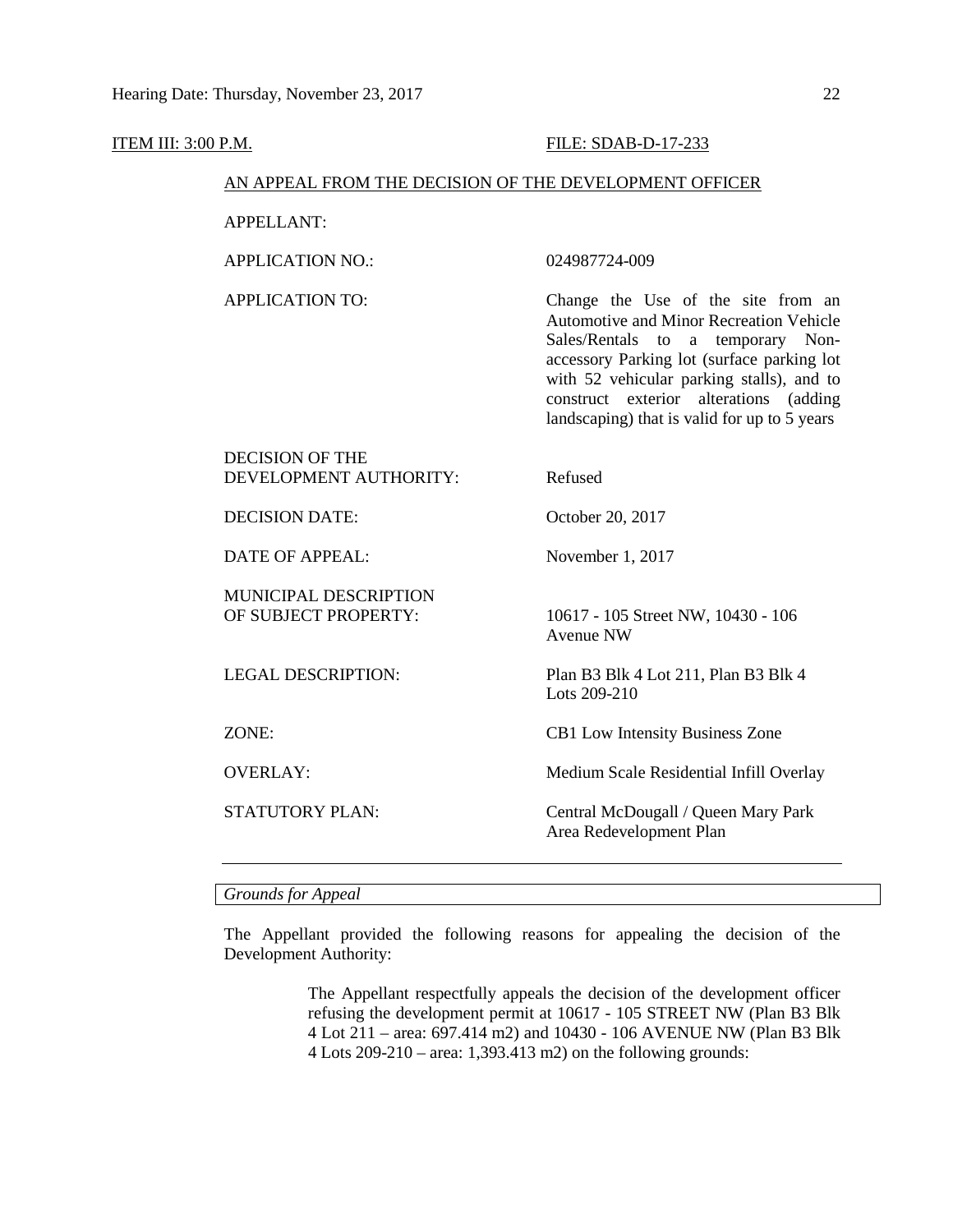1. The development officer failed to consider or properly interpret the Central McDougall/Queen Mary Park Area Redevelopment Plan ("ARP"). The Appellant's application for a development permit is compliant with the provisions under Precinct B: Medium Rise Apartments of the ARP.

2. The Appellant submits that a Non-accessory Parking lot is a suitable use for the site. The site is zoned Low Intensity Business Zone (CB1). Nonaccessory Parking is allowed on the site.

3. The development officer failed to properly consider the relevant facts and apply them to the consideration and interpretation of both the Municipal Government Act and the Edmonton Zoning Bylaw (and other related planning documents).

4. In the second point (#2) in the Reason for Refusal in the Development Application Decision, the development officer states the following: "Nonaccessory Parking is a Discretionary Use. (Reference: Section 330.3(26) of the Edmonton Zoning Bylaw 12800)". This is not a reason for refusal. It is simply a statement of fact. The development officer did not provide any reason for refusal. The Appellant agrees with the following: Section 330.3(26) of the Edmonton Zoning Bylaw 12800 states that Non-accessory Parking is a discretionary use.

5. The purpose of the CB1 zone is to provide for low intensity commercial, office and service uses located along arterial roadways that border residential areas.

6. Non-accessory Parking (s. 7.4(41), Edmonton Zoning Bylaw) means development providing vehicular parking which is not primarily intended for the Use of residents, employees or clients of a particular development. Typical Uses include surface parking lots and parking structures located above or below Grade.

7. Such further and other reasons as may be presented at the hearing of this matter.

#### *General Matters*

The *Municipal Government Act*, RSA 2000, c M-26 states the following:

## **Grounds for appeal**

**685**(1) If a development authority

(a) fails or refuses to issue a development permit to a person,

(b) issues a development permit subject to conditions, or

(c) issues an order under section 645, the person applying for the permit or affected by the order under section 645 may appeal to the subdivision and development appeal board.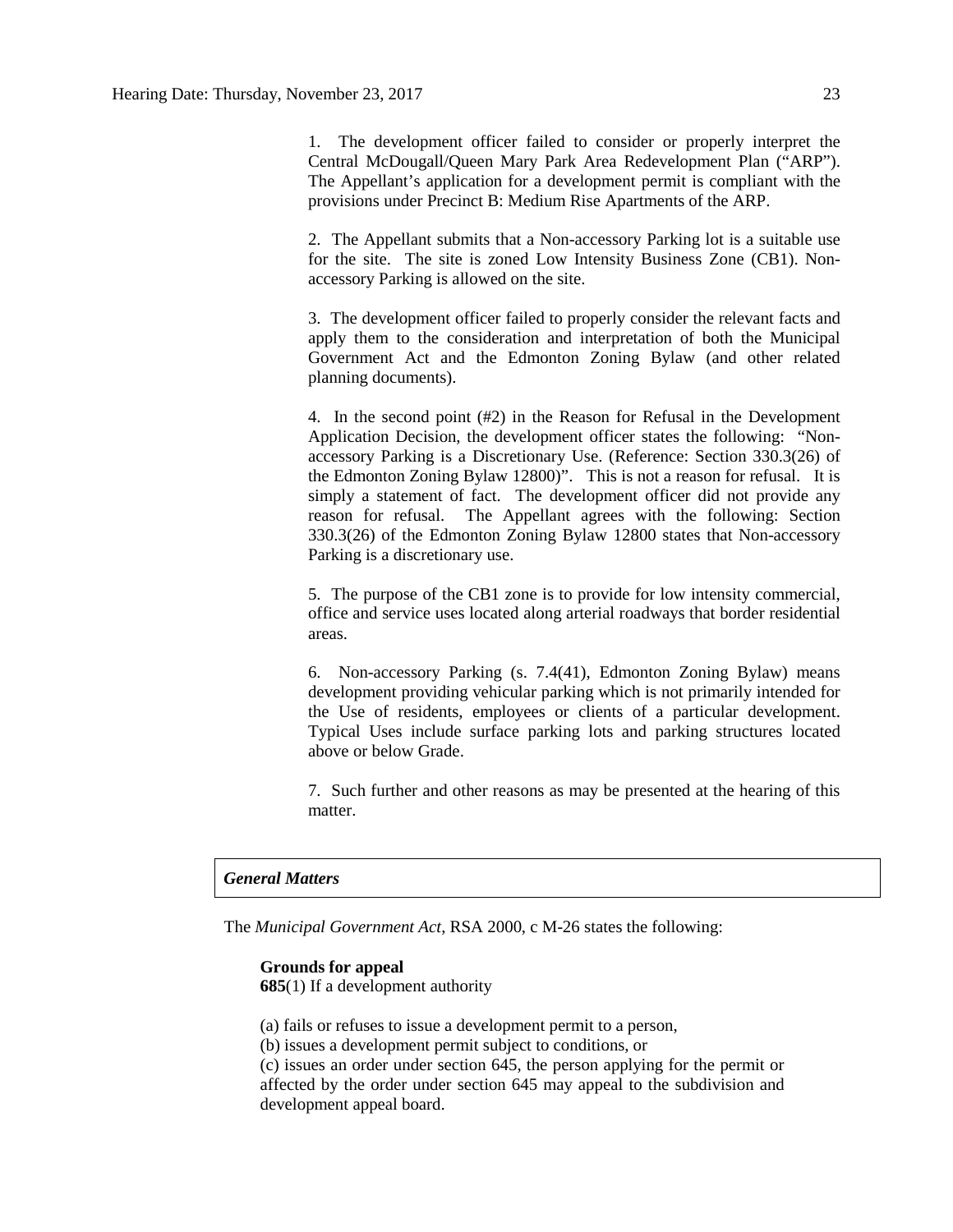(2) In addition to an applicant under subsection (1), any person affected by an order, decision or development permit made or issued by a development authority may appeal to the subdivision and development appeal board.

(3) Despite subsections (1) and (2), no appeal lies in respect of the issuance of a development permit for a permitted use unless the provisions of the land use bylaw were relaxed, varied or misinterpreted.

#### **Appeals**

**686(1) A development appeal to a subdivision and development appeal board is commenced by filing a notice of the appeal, containing reasons, with the board** 

- **(a) in the case of an appeal made by a person referred to in section 685(1)**
	- **(i) with respect to an application for a development permit,** 
		- **(A) within 21 days after the date on which the decision is made under section 642, or**
		- **(B) if no decision is made with respect to the application within the 40-day period, or within any extension of that period under section 684, within 21 days after the date the period or extension expires, or**
	- **(ii) with respect to an order under section 645, within 21 days after the date on which the order is made, or**
- **(b) in the case of an appeal made by a person referred to in section 685(2), within 21 days after the date on which the notice of the issuance of the permit was given in accordance with the land use bylaw.**

#### **Hearing and decision**

**687**(3) In determining an appeal, the subdivision and development appeal board

- …
- (a.1) must comply with the land use policies and statutory plans and, subject to clause (d), the land use bylaw in effect;
- …
- (c) may confirm, revoke or vary the order, decision or development permit or any condition attached to any of them or make or substitute an order, decision or permit of its own;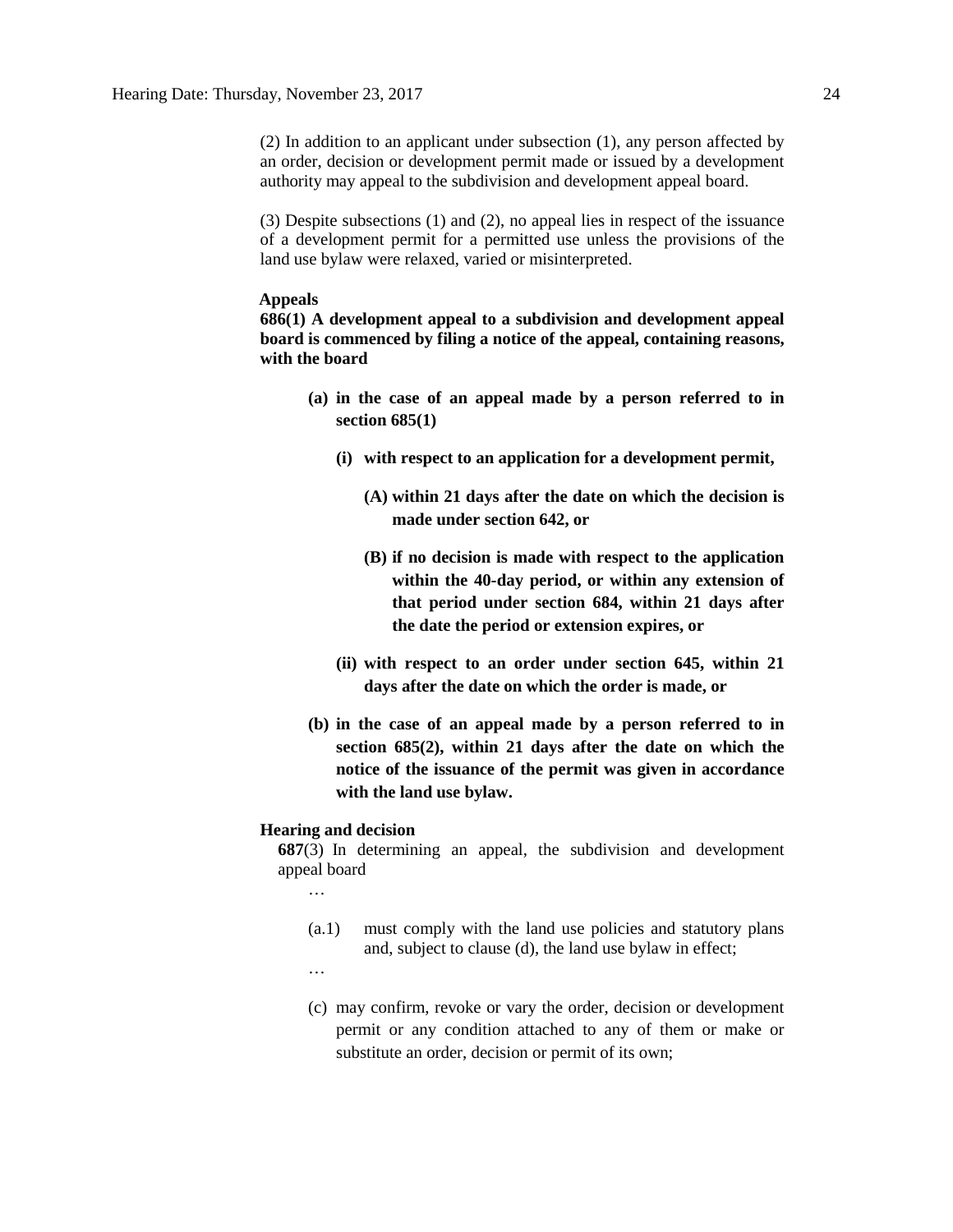- (d) may make an order or decision or issue or confirm the issue of a development permit even though the proposed development does not comply with the land use bylaw if, in its opinion,
	- (i) the proposed development would not
		- (A) unduly interfere with the amenities of the neighbourhood, or
		- (B) materially interfere with or affect the use, enjoyment or value of neighbouring parcels of land,

and

(ii) the proposed development conforms with the use prescribed for that land or building in the land use bylaw.

#### **General Provisions from the** *Edmonton Zoning Bylaw:*

Section 330.1 states that the **General Purpose** of the **CB1 Low Intensity Business Zone** is:

…to provide for Single Detached Housing while allowing other forms of small scale housing in the form of Secondary Suites, Semi-detached Housing and Duplex Housing under certain conditions.

#### *Discretionary Use*

Under Section 330.3(26), **Non-accessory Parking** is a **Discretionary Use** in the CB1 Low Intensity Business Zone.

Section 7.4(41) defines **Non-accessory Parking** as "development providing vehicular parking which is not primarily intended for the use of residents, employees or clients of a particular development. Typical uses include surface parking lots and parking structures located above or below Grade."

#### **Development Officer's Determination**

Non-accessory Parking is a Discretionary Use. (Reference: Section 330.3(26) of the Edmonton Zoning Bylaw 12800)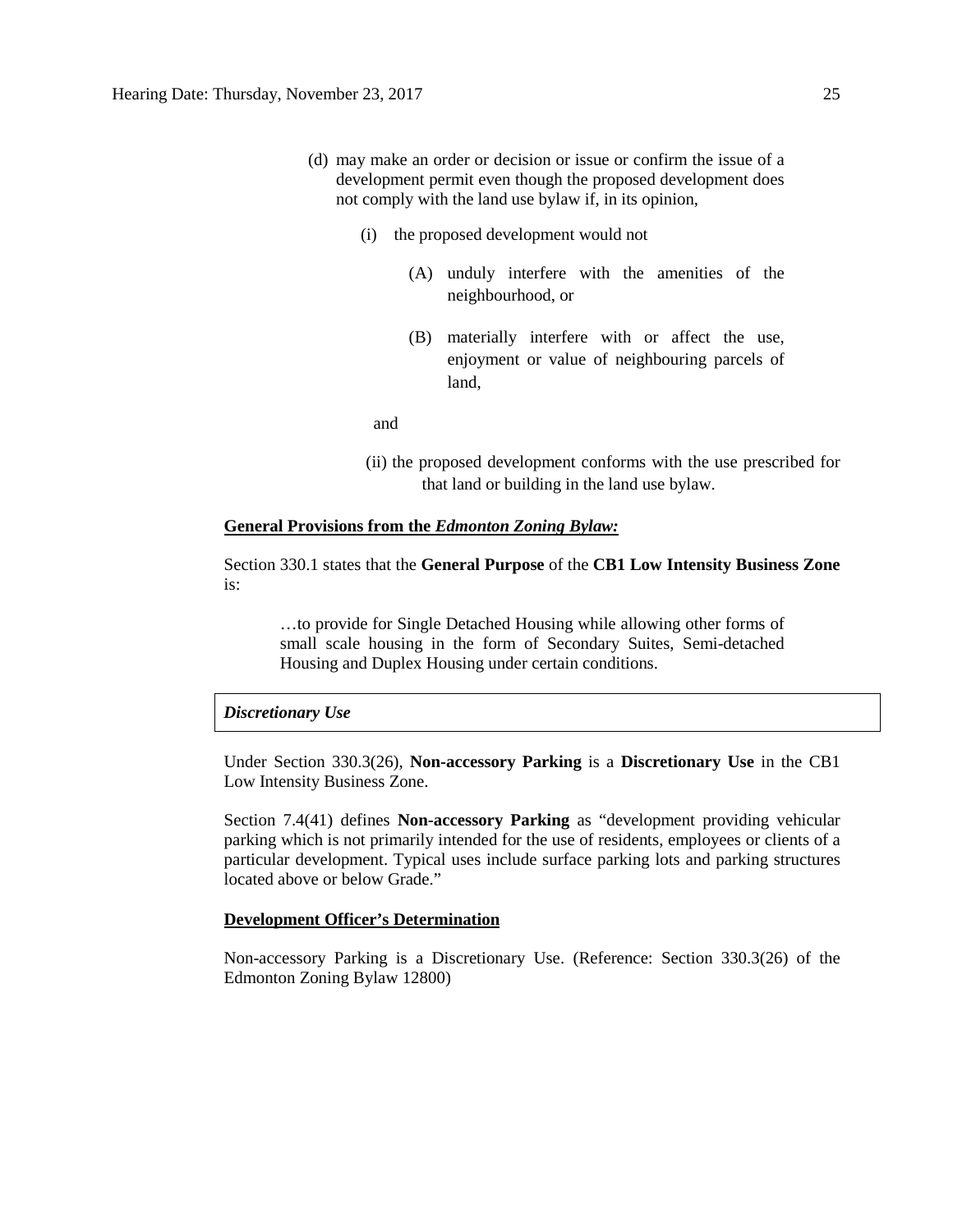#### *Central McDougall/Queen Mary Park Area Redevelopment Plan*

#### Precinct B: Medium Rise Apartments

#### Purpose

To preserve and maintain the residential character of the area by maintaining the existing low-rise (walk-up) apartment building stock and allowing compatible 6 storey infill at higher densities under the existing (RA8) Medium Rise Apartment Zone.

#### **Objectives**

- Preserve existing rental housing stock;
- Allow compatible infill development;
- Replacement of sidewalks and road rehabilitation as required by the Transportation and Streets Department;
- Preserve existing treed streets; and
- Provide consistent front yard setbacks.

#### **Development Officer's Determination**

The proposed Non-accessory Parking lot (surface parking lot) is located in Precinct B: Medium Rise Apartments of the Central McDougall/Queen Mary Park Area Redevelopment Plan (ARP). Precinct B is designated in the ARP for the purpose of preserving and maintaining the residential character of the area of Medium Rise Apartments under the existing RA8 (Medium Rise Apartment) Zone. (Reference: Central McDougall/Queen Mary Park Area Redevelopment Plan, pages 22 & 64)

In the opinion of the Development Officer, a Non-accessory Parking lot is not a suitable Use for the site, that is adjacent to existing apartment housing. The subject site is located in an area that is designated for the purpose of medium-rise apartments.

| <b>Application Number</b> | <b>Description</b>                                                                                                                                                                                                        | <b>Decision</b>                                        |
|---------------------------|---------------------------------------------------------------------------------------------------------------------------------------------------------------------------------------------------------------------------|--------------------------------------------------------|
| SDAB-D-17-025             | Order to Cease the Use (Non-                                                                                                                                                                                              | February 16, 2017; The appeal                          |
| SDAB-D-17-024             | Accessory Parking), REMOVE is DENIED and the decision of<br>all signage associated with the<br>Use (Non-Accessory Parking)<br>from the site and PREVENT the   Orders are UPHELD as issued.<br>recurrence of the Use (Non- | the Development Authority is<br>CONFIRMED. The<br>Stop |
|                           | Accessory Parking)<br>by<br>barricading the site to restrict<br>vehicles from accessing the site                                                                                                                          |                                                        |

#### *Previous Subdivision and Development Appeal Board Decisions*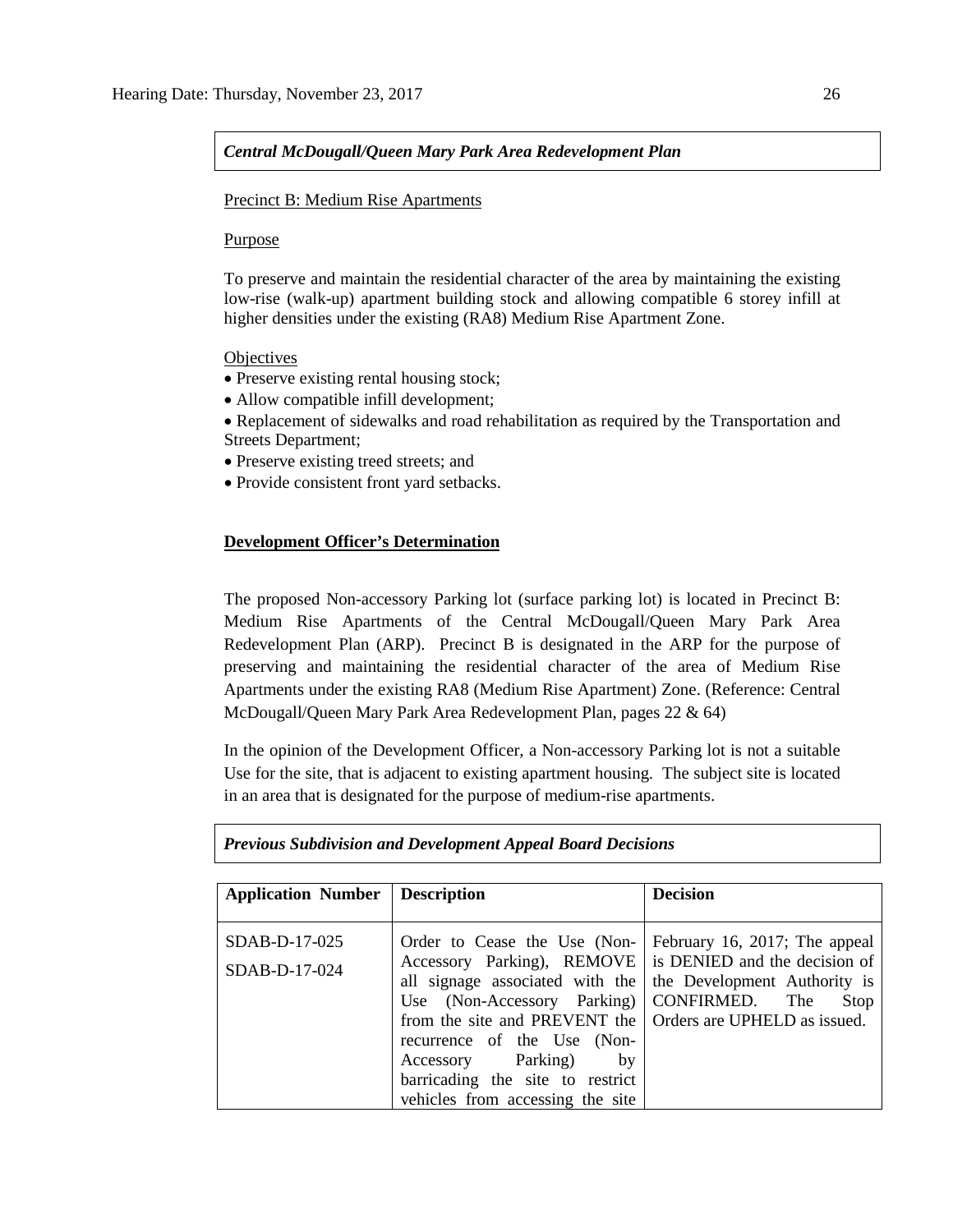|               | for the Use (Non-Accessory<br>Parking) on or before January 23,<br>2017                                                                                      |                                                                                                                                                |  |  |
|---------------|--------------------------------------------------------------------------------------------------------------------------------------------------------------|------------------------------------------------------------------------------------------------------------------------------------------------|--|--|
| SDAB-D-17-153 | To install (1) Freestanding Minor<br>Digital Off-premises Sign (2<br>sided facing E/W)                                                                       | September 8, 2017; The Board<br>does not assume jurisdiction<br>(late filing).                                                                 |  |  |
| SDAB-D-16-283 | demolish<br>To<br>an existing<br>Automotive and Recreational<br>Vehicle Sales/Rentals building<br>and change the use of the site to<br>Non-accessory Parking | November 24, 2016; The appeal<br>is DENIED and the decision of<br>the Development Authority is<br>CONFIRMED.<br>The<br>development is REFUSED. |  |  |

### Notice to Applicant/Appellant

Provincial legislation requires that the Subdivision and Development Appeal Board issue its official decision in writing within fifteen days of the conclusion of the hearing. Bylaw No. 11136 requires that a verbal announcement of the Board's decision shall be made at the conclusion of the hearing of an appeal, but the verbal decision is not final nor binding on the Board until the decision has been given in writing in accordance with the *Municipal Government Act*.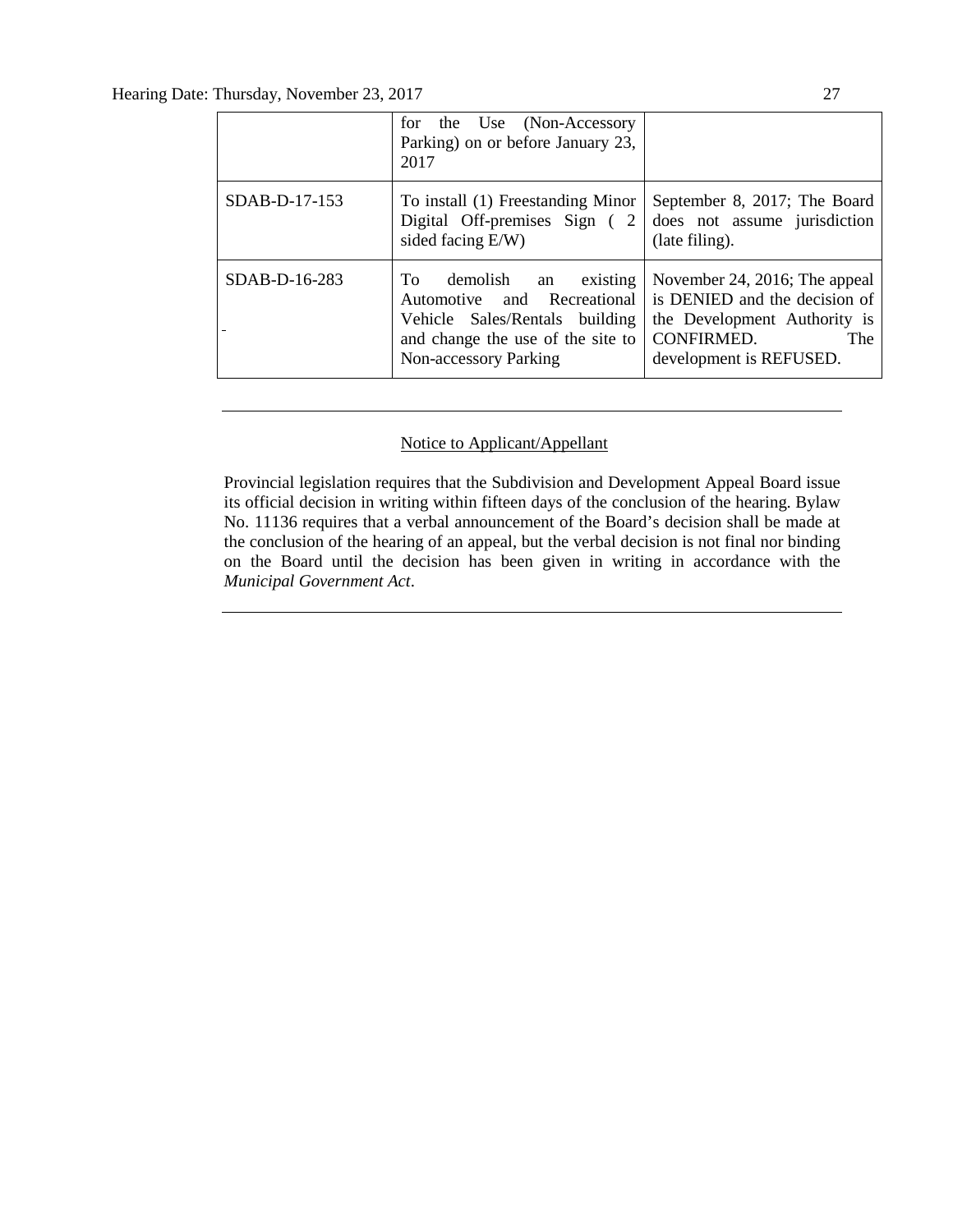| <b>mönton</b><br><b>Application for</b>                                                                                                                                                                                                                                                                                                                                                     | Project Number: 24987724-009<br>Application Date:<br>JUN 01, 2017<br>Printed:<br>November 1, 2017 at 2:03 PM<br>1 <sub>0</sub> f <sub>2</sub><br>Page:                                                                                                                                                                                                                                                                                                                                                                              |  |  |  |  |  |  |
|---------------------------------------------------------------------------------------------------------------------------------------------------------------------------------------------------------------------------------------------------------------------------------------------------------------------------------------------------------------------------------------------|-------------------------------------------------------------------------------------------------------------------------------------------------------------------------------------------------------------------------------------------------------------------------------------------------------------------------------------------------------------------------------------------------------------------------------------------------------------------------------------------------------------------------------------|--|--|--|--|--|--|
| <b>Major Development Permit</b>                                                                                                                                                                                                                                                                                                                                                             |                                                                                                                                                                                                                                                                                                                                                                                                                                                                                                                                     |  |  |  |  |  |  |
| This document is a Development Permit Decision for the development application described below.                                                                                                                                                                                                                                                                                             |                                                                                                                                                                                                                                                                                                                                                                                                                                                                                                                                     |  |  |  |  |  |  |
| Applicant                                                                                                                                                                                                                                                                                                                                                                                   | Property Address(es) and Legal Description(s)<br>10617 - 105 STREET NW<br>Plan B3 Blk 4 Lot 211<br>10430 - 106 AVENUE NW<br>Plan B3 Blk 4 Lots 209-210                                                                                                                                                                                                                                                                                                                                                                              |  |  |  |  |  |  |
| <b>Scope of Application</b><br>to 5 years.                                                                                                                                                                                                                                                                                                                                                  | To change the Use of the site from an Automotive and Minor Recreation Vehicle Sales/Rentals to a temporary Non-accessory Parking<br>lot (surface parking lot with 52 vehicular parking stalls), and to construct exterior alterations (adding landscaping) that is valid for up                                                                                                                                                                                                                                                     |  |  |  |  |  |  |
| <b>Permit Details</b>                                                                                                                                                                                                                                                                                                                                                                       |                                                                                                                                                                                                                                                                                                                                                                                                                                                                                                                                     |  |  |  |  |  |  |
| Class of Permit: Class B<br>Gross Floor Area (sq.m.):<br>New Sewer Service Required: Y<br>Site Area (sq. m.): 2090.8<br>I/We certify that the above noted details are correct.<br>Applicant signature:<br><b>Development Application Decision</b>                                                                                                                                           | Contact Person:<br>Lot Grading Needed?: Y<br>NumberOfMainFloorDwellings;<br>Stat. Plan Overlay/Annex Area: Central McDougall                                                                                                                                                                                                                                                                                                                                                                                                        |  |  |  |  |  |  |
| Refused<br><b>Reason for Refusal</b><br>and maintaining the residential character of the area of Medium Rise Apartments under the existing RA8 (Medium Rise<br>Apartment) Zone. (Reference: Central McDougall/Queen Mary Park Area Redevelopment Plan, pages 22 & 64)<br>2. Non-accessory Parking is a Discretionary Use. (Reference: Section 330.3(26) of the Edmonton Zoning Bylaw 12800) | 1. The proposed Non-accessory Parking lot (surface parking lot) is located in Precinct B: Medium Rise Apartments of the Central<br>McDougall/Queen Mary Park Area Redevelopment Plan (ARP). Precinct B is designated in the ARP for the purpose of preserving<br>In the opinion of the Development Officer, a Non-accessory Parking lot is not a suitable Use for the site, that is adjacent to<br>existing apartment housing. The subject site is located in an area that is designated for the purpose of medium-rise apartments. |  |  |  |  |  |  |
| <b>Rights of Appeal</b><br>Chapter 24, Section 683 through 689 of the Municipal Government Amendment Act.                                                                                                                                                                                                                                                                                   | The Applicant has the right of appeal within 14 days of receiving notice of the Development Application Decision, as outlined in                                                                                                                                                                                                                                                                                                                                                                                                    |  |  |  |  |  |  |
| THIS IS NOT A PERMIT                                                                                                                                                                                                                                                                                                                                                                        |                                                                                                                                                                                                                                                                                                                                                                                                                                                                                                                                     |  |  |  |  |  |  |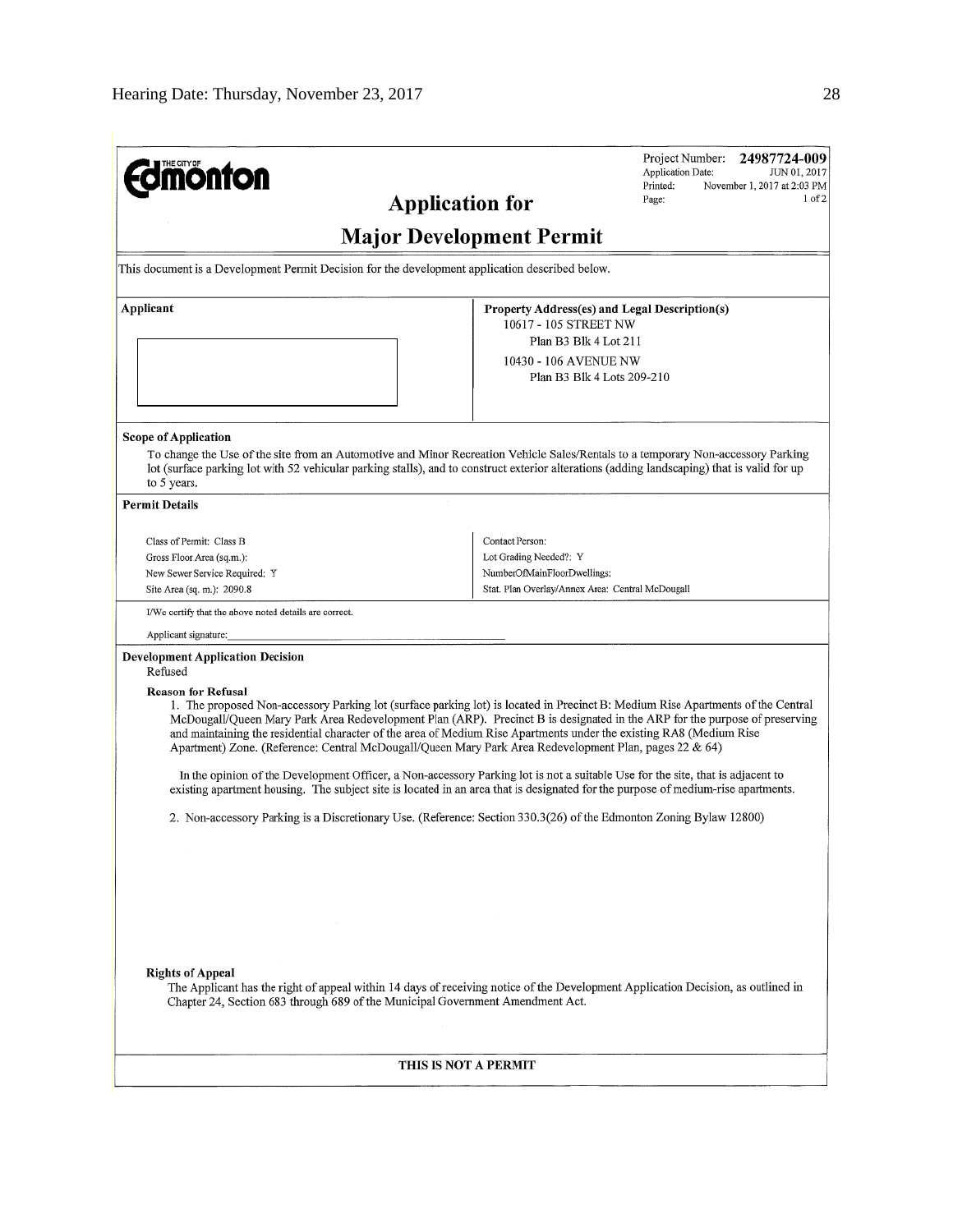| <b>Imónfon</b>                                                                           |                                                         | <b>Application for</b>         |                      | Project Number:<br>Application Date:<br>Printed:<br>Page: | 24987724-009<br>JUN 01, 2017<br>November 1, 2017 at 2:03 PM<br>2 of 2 |  |
|------------------------------------------------------------------------------------------|---------------------------------------------------------|--------------------------------|----------------------|-----------------------------------------------------------|-----------------------------------------------------------------------|--|
| <b>Major Development Permit</b>                                                          |                                                         |                                |                      |                                                           |                                                                       |  |
| Issue Date: Oct 20, 2017                                                                 | Development Authority: LOUIE, CINDY                     |                                |                      | Signature:                                                |                                                                       |  |
| Fees<br>Major Dev. Application Fee<br>Lot Grading Fee<br>Sanitary Sewer Trunk Fund 2012+ | <b>Fee Amount</b><br>\$500.00<br>\$227.00<br>\$1,636.89 | <b>Amount Paid</b><br>\$500.00 | Receipt#<br>04173626 | Date Paid<br>Jun 01, 2017                                 |                                                                       |  |
| Total GST Amount:<br>Totals for Permit:<br>$($1,863.89$ outstanding)                     | \$0.00<br>\$2,363.89                                    | \$500.00                       |                      |                                                           |                                                                       |  |
|                                                                                          |                                                         |                                |                      |                                                           |                                                                       |  |
|                                                                                          |                                                         |                                |                      |                                                           |                                                                       |  |
|                                                                                          |                                                         |                                |                      |                                                           |                                                                       |  |
|                                                                                          |                                                         |                                |                      |                                                           |                                                                       |  |
|                                                                                          |                                                         |                                |                      |                                                           |                                                                       |  |
|                                                                                          |                                                         |                                |                      |                                                           |                                                                       |  |
|                                                                                          |                                                         |                                |                      |                                                           |                                                                       |  |
|                                                                                          |                                                         |                                |                      |                                                           |                                                                       |  |
|                                                                                          |                                                         |                                |                      |                                                           |                                                                       |  |
|                                                                                          |                                                         |                                |                      |                                                           |                                                                       |  |
|                                                                                          | $\sim$ 100 $\mu$                                        |                                |                      |                                                           |                                                                       |  |
|                                                                                          |                                                         |                                |                      |                                                           |                                                                       |  |
|                                                                                          |                                                         | THIS IS NOT A PERMIT           |                      |                                                           |                                                                       |  |